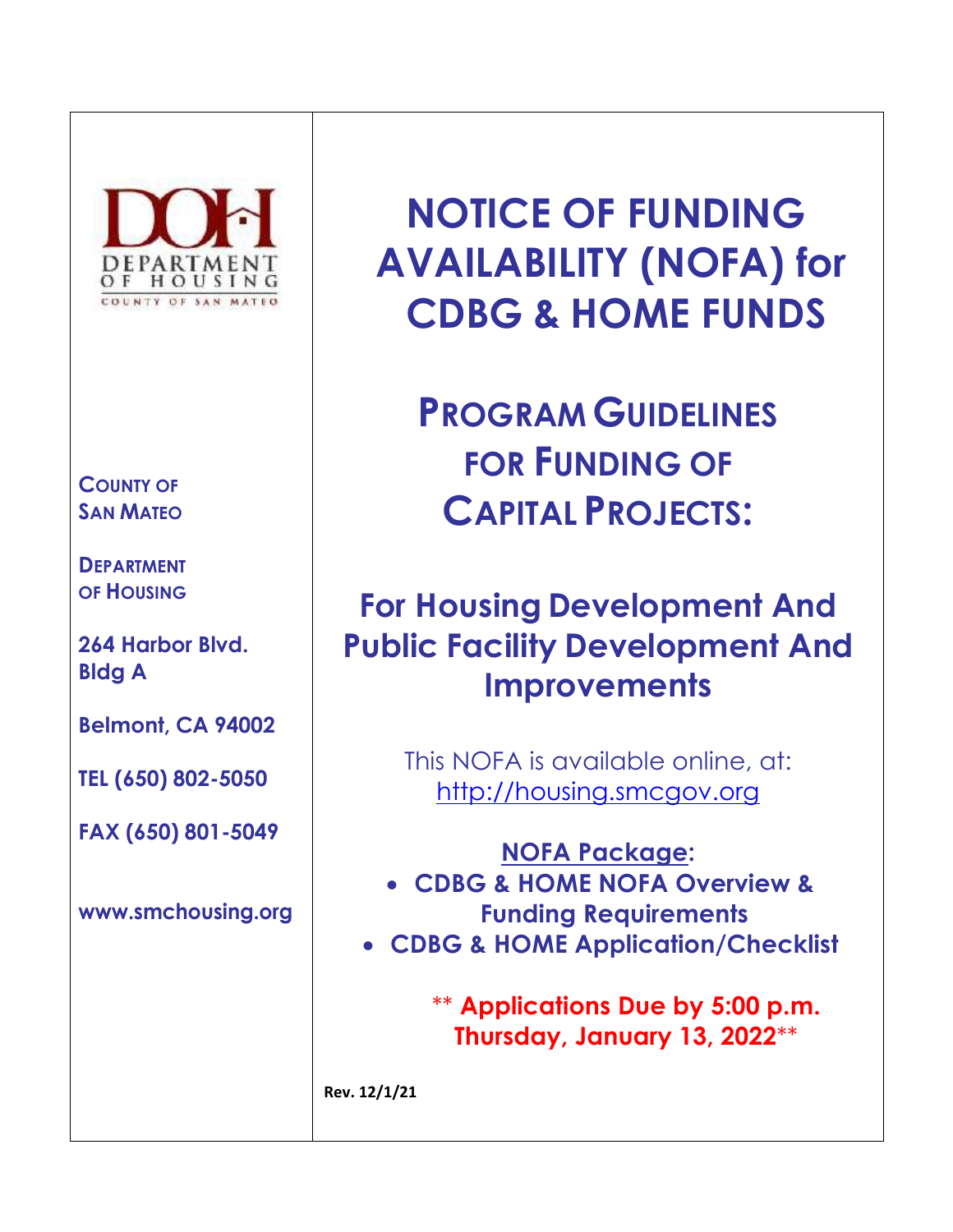# **TABLE OF CONTENTS**

| I.  | <b>PROGRAM OVERVIEW</b>                                                                                                                                                                                                                                                                                                                                                                                                                                                                                                                                                                                                                                                                                                                                                                                                                                                                                                                                                                                                                             | 3                                                                                                                                                                                         |
|-----|-----------------------------------------------------------------------------------------------------------------------------------------------------------------------------------------------------------------------------------------------------------------------------------------------------------------------------------------------------------------------------------------------------------------------------------------------------------------------------------------------------------------------------------------------------------------------------------------------------------------------------------------------------------------------------------------------------------------------------------------------------------------------------------------------------------------------------------------------------------------------------------------------------------------------------------------------------------------------------------------------------------------------------------------------------|-------------------------------------------------------------------------------------------------------------------------------------------------------------------------------------------|
| П.  | <b>FUNDING PRIORITIES</b>                                                                                                                                                                                                                                                                                                                                                                                                                                                                                                                                                                                                                                                                                                                                                                                                                                                                                                                                                                                                                           | 5                                                                                                                                                                                         |
| Ш.  | <b>ELIGIBLE ACTIVITIES</b>                                                                                                                                                                                                                                                                                                                                                                                                                                                                                                                                                                                                                                                                                                                                                                                                                                                                                                                                                                                                                          | 5                                                                                                                                                                                         |
| IV. | PROGRAM SPECIFIC QUALIFYING CRITERIA<br>1. Income Targeting for Housing Development Activities<br>2. HOME Required Local Match and Affordability Covenant<br>3. Mixed Use Projects<br>4. Community Housing Development Organization (CHDO)                                                                                                                                                                                                                                                                                                                                                                                                                                                                                                                                                                                                                                                                                                                                                                                                          | 6<br>6<br>7<br>$\overline{\mathbf{z}}$<br>$\overline{7}$                                                                                                                                  |
| V.  | <b>FUNDING PROCEDURES AND REQUIREMENTS</b><br>1. Religious Organizations<br>2. Multiple CDBG/HOME Funding<br>3. Project proposals with Location Outside Urban County<br>4. Policy of Loans<br>5. Project Schedule<br>6. Federal Labor Requirements<br>7. Payment of Prevailing Wage<br>8. Environmental Review Process<br>9. Mandatory Acknowledgement of County and HUD Funding<br>10. Incurring Costs and Contract Requirements<br>11. Acquisition<br>12. Property Standards<br>13. Hazardous Materials<br>14. Lead Mitigation Requirement<br>15. Accessibility Requirements<br>16. Fair Housing<br>17. Demographic Data on Project/Program Beneficiaries<br>18. Relocation<br>19. Funding on Reimbursement Basis<br>20. Timely Use of Funds<br>21. Financial Audits<br>22. Green Building<br>23. Background of Nonprofit Organization<br>24. Designated Person to Execute Documents<br>25. Fingerprinting Requirements of Staff<br>26. Equal Benefits Compliance<br>27. Debarment<br>28. Special Needs Housing<br>29. Persons with Special Needs | 7<br>$\overline{\mathbf{z}}$<br>8<br>8<br>8<br>8<br>9<br>10<br>10<br>10<br>11<br>11<br>11<br>11<br>12<br>12<br>12<br>13<br>13<br>13<br>13<br>14<br>14<br>14<br>14<br>14<br>14<br>15<br>15 |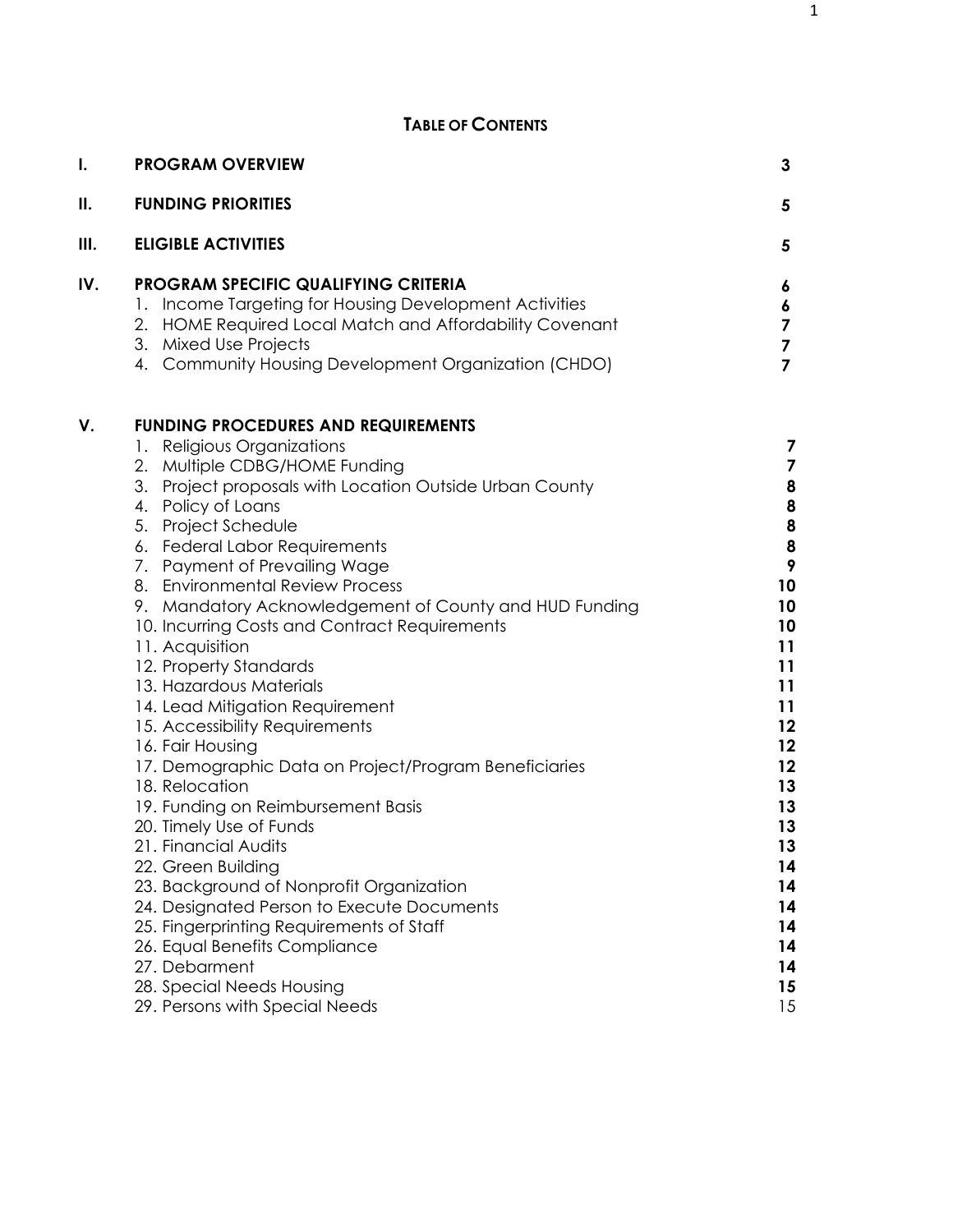| VI.   | <b>EVALUATION CRITERIA</b>          |    | 15 |
|-------|-------------------------------------|----|----|
|       | <b>Threshold Criteria</b>           |    | 15 |
|       | 2. Evaluation Criteria              | 3. | 15 |
| VII.  | <b>APPLICATION SUBMISSION</b>       |    | 15 |
|       | 1. Application Preparation Workshop |    | 15 |
|       | 2. Submission Requirements          |    | 16 |
|       | 3. Submission Deadline              |    | 16 |
|       | 4. Information and Assistance       |    | 16 |
| VIII. | <b>EXHIBITS</b>                     |    |    |

- 1. Sample Certificate Regarding No Single Audit, if needed
- 2. CHDO Certification/Recertification (Attachment 15 – Housing)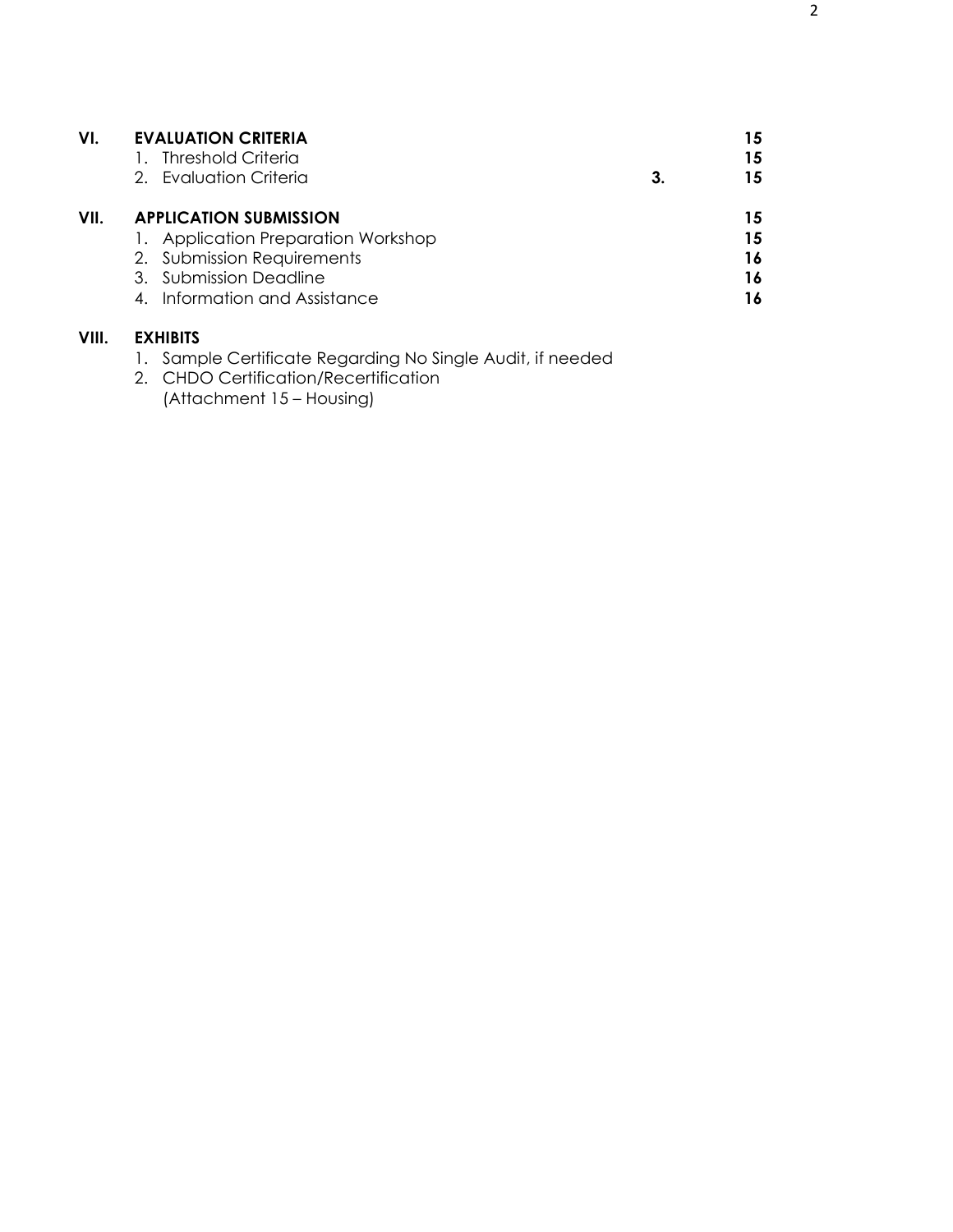## **I. PROGRAM OVERVIEW**

**Notice of Funding Availability (NOFA).** The County of San Mateo invites applications for a variety of housing and community development capital activities described in Section II. These Program Guidelines specifically focus on two categories of activities – Housing Development and Public Facilities Development and/or Improvement. Funding for these two categories will be from federal Community Development Block Grant (CDBG) and Home Investment Partnerships (HOME) Programs. The timelines for the NOFA public participation and funding approval process can be found at [www.smchousing.org.](http://www.smchousing.org/)

Estimates of funding availability are shown in the Funding Category table below. These amounts will be adjusted once the final allocations from HUD are determined and any County Department of Housing reprogrammed funds and/or loan repayments have been calculated for inclusion in the total amount of funding available.

| <b>FUNDING CATEGORY</b>                                                                                                                                                 | <b>APPROX. AMOUNT (based on</b><br>current FY 2021-22 Budget) | <b>SOURCE</b>          |  |
|-------------------------------------------------------------------------------------------------------------------------------------------------------------------------|---------------------------------------------------------------|------------------------|--|
| Housing Development (Loans) /<br>Acquisition-Rehab Loans                                                                                                                | \$2,900,000                                                   | CDBG/HOME <sup>1</sup> |  |
| Public Facility Development /<br>Improvements (Loans)                                                                                                                   | 100,000                                                       | <b>CDBG</b>            |  |
| <b>TOTAL AVAILABLE</b><br>\$3,000,000<br><b>CDBG/HOME</b>                                                                                                               |                                                               |                        |  |
| The funding shown above are estimates only and are subject to change. The actual amount<br>of funding available will not be known until Congress adopts a final budget. |                                                               |                        |  |
| Table 1: CDBG and HOME Funding Available                                                                                                                                |                                                               |                        |  |

FY 2022-2023 NOFA

**Funding Availability.** July 1, 2022 is the earliest that funding from FY 2022-2023 awards will be available, provided that a funding agreement has been executed between your organization and San Mateo County, subject to compliance with all the requirements established by the U.S. Department of Housing and Urban Development and by San Mateo County.

#### Tentative Schedule of Events

| December 6, 2021                        |  |  |
|-----------------------------------------|--|--|
|                                         |  |  |
|                                         |  |  |
| January 5, 2022 (3:00 p.m. - 4:00 p.m.) |  |  |
| January 13, 2022 by 5:00 p.m.           |  |  |
| February 16, 2022 (10:00 a.m. - 12:00   |  |  |
| p.m.                                    |  |  |
| February 23, 2020 (10:00 a.m. - 12:00   |  |  |
| p.m.                                    |  |  |
| April 19, 2022 (expected date)          |  |  |
| Table 2: Schedule of Events             |  |  |
|                                         |  |  |

FY 2022-2023 NOFA

#### **\*Please check the DOH website to confirm all dates**

<span id="page-3-0"></span><sup>1</sup> San Mateo County is required to set aside at least 15% of annual HOME allocations for CHDO-Owned, - sponsored, or -developed housing projects. CHDO requirements are enumerated in Section 92.2 of the HOME Investment Partnership Program regulations (24 CFR Part 92). CHDOs are required to re-qualify each time they apply for HOME funds. Whether new or an existing CHDO. If applying for CHDO funds, please submit the CHDO Certification Form (see Exhibit 2 for form).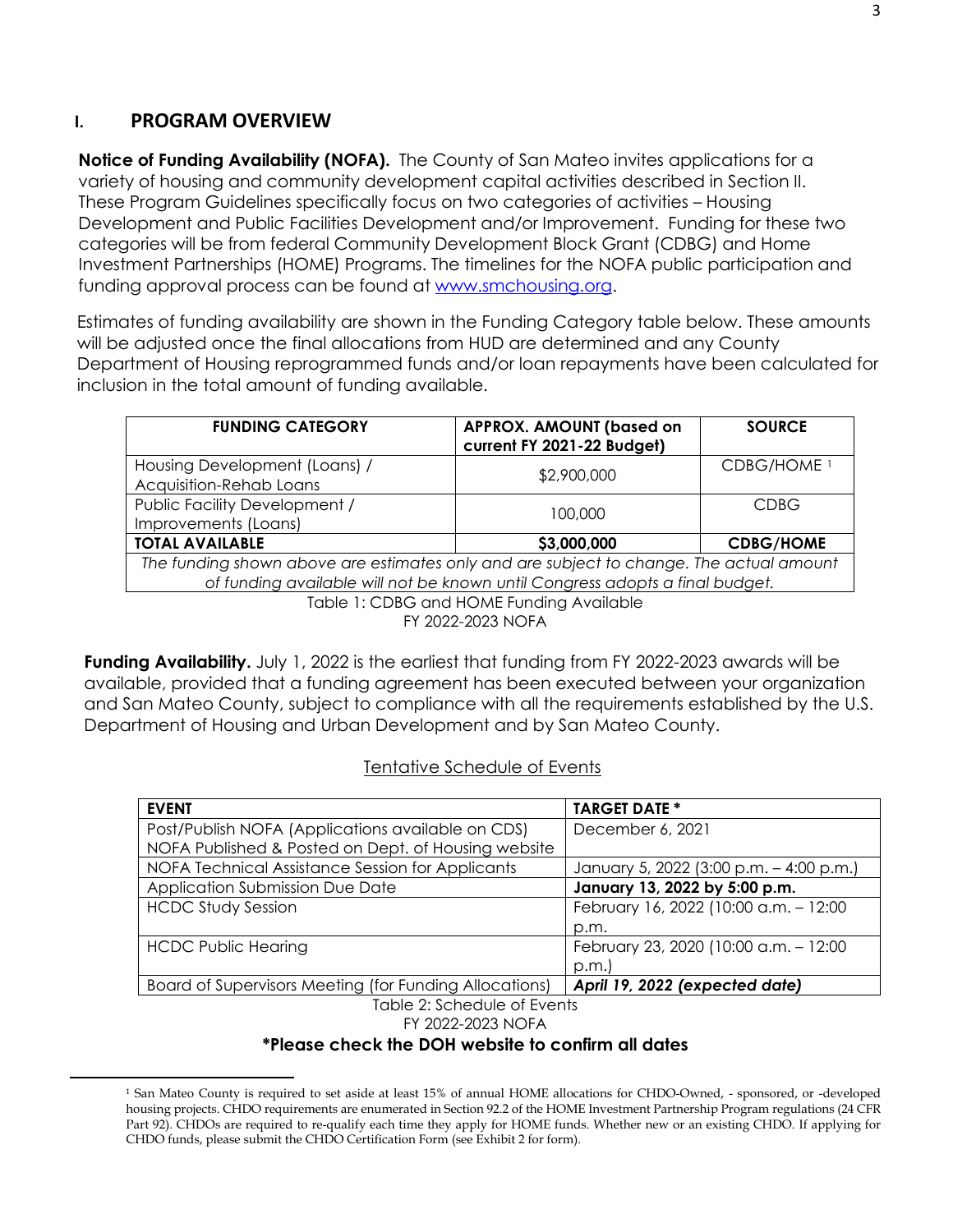**Technical Assistance Session.** A technical assistance session will be offered for prospective applicants on **Wednesday, January 5, 2021 from 3:00 p.m. – 4:00 p.m.** The session will be held through a virtual conference meeting. Zoom meeting link and time will be posted on the County's NOFA webpage at www.smchousing.org. Attendance by applicants is not mandatory but highly encouraged. Instruction on the use of the City Data Services application process will be provided.

**Contract Minimum:** No contract will be executed for less than \$25,000.

## **Basic Applicant Requirements:**

- Applicants must be an eligible City, a County or other public agency, or a qualified 501(c) (3) or (c) (4) non-profit organization.
- All applicants must submit the latest certified financial audit of their organization including any management letters for applicable organization Fiscal Year
- Non-profit organizations must submit evidence of current nonprofit status and an up-to-date roster of their Board of Directors.
- If you are proposing a new project located within any city's jurisdiction, the City Manager from that city must be notified and evidence of this notification must be included with the application. You are encouraged to seek a response letter acknowledging your notification.

**Application Deadline**. Please fill out application plus submit all attachments on-line at [www.citydataservices.net/](http://www.citydataservices.net/) by:

## **Thursday, January 13, 2022 at 5:00 PM. NOTE: No late applications. No paper submissions. No Exceptions.**

**Funding Availability**. July 1, 2022 is the earliest that you can access FY 2022-23 funding, provided a funding agreement has been executed between your agency and the County after all HUD requirements have been met.

**Application Review Process**. Applications will be reviewed by County staff against priorities and criteria described in more detail in Section VI of this NOFA. Staff will formulate preliminary recommendations to be presented to the Housing & Community Development Committee (HCDC), an advisory body to the County Board of Supervisors.

A **Public Hearing will be held on February 16, 2022** by the HCDC. Applicants will present their application and answer any questions at this public hearing. After hearing from all the applicants, the HCDC will formulate funding recommendations.

The HCDC, through the Department of Housing, will then forward the recommendations to the **County Board of Supervisors on or about May 3, 2022** for HUD submission on or before May 15, 2022.

#### **II. FUNDING PRIORITIES**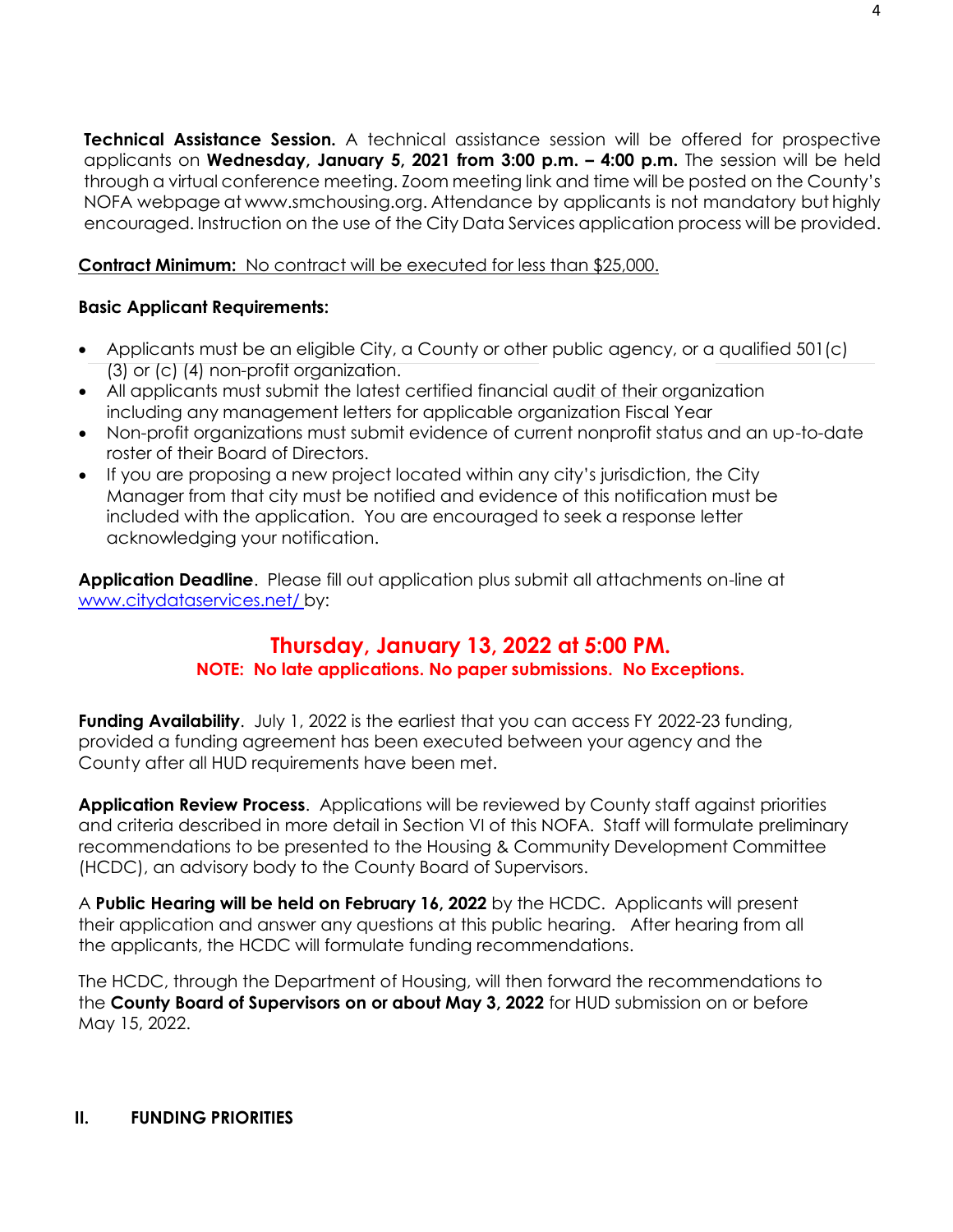Successful applications will meet one of the funding priorities enumerated in the County's FY 2022-2023 NOFA Funding Priorities, which can be found at [www.smchousing.org A](http://www.smchousing.org/)t this point, funding amounts for the categories are approximate. The actual amounts are subject to the Congressional appropriations. The FY2022-2023 allocations for San Mateo County are expected to be announced in the first part of 2022.

No contract will be awarded for less than \$25,000.

## **III. ELIGIBLE ACTIVITIES**

Projects considered for funding must meet all three of the following requirements: (1) be an eligible activity for CDBG and/or HOME funding; (2) qualify for funding on the basis of principally benefiting lower-income persons; and (3) meet one of the County of San Mateo priorities referenced above.

Listed below are specific eligible activities which may be carried out with funds under this NOFA. CDBG and HOME funding each has restrictions on funding use. **For example, CDBG funds cannot be used for direct construction costs for new housing. HOME funds cannot be used for shelter improvements as they are not considered permanent or transitional housing**. While the list is not complete, it provides a spectrum of the more typical activities funded under the CDBG and HOME programs:

| <b>CDBG</b>                                                                                                                                                                                                                                                                       | <b>HOME</b>                                                                                                                                                                                                       |
|-----------------------------------------------------------------------------------------------------------------------------------------------------------------------------------------------------------------------------------------------------------------------------------|-------------------------------------------------------------------------------------------------------------------------------------------------------------------------------------------------------------------|
| <b>Housing (Permanent)</b>                                                                                                                                                                                                                                                        | Housing<br>(Permanent or Transitional Housing)                                                                                                                                                                    |
| <b>Property Acquisition</b><br>$\bullet$<br>Rehabilitation                                                                                                                                                                                                                        | <b>Property Acquisition</b><br>٠<br>Rehabilitation<br>$\bullet$                                                                                                                                                   |
| <b>Housing (Permanent)</b>                                                                                                                                                                                                                                                        | <b>Housing</b><br>(Permanent or Transitional Housing)                                                                                                                                                             |
| Demolition/Site Clearance<br>$\bullet$<br>Disposition<br>$\bullet$<br>Certain Soft Costs/Predevelopment<br>$\bullet$<br>Relocation<br>$\bullet$<br>Off-Site Improvements/Public Infrastructure<br>$\bullet$<br>Conversion of Non-Residential Buildings to<br>$\bullet$<br>Housing | Demolition/Site Clearance<br>٠<br>Disposition<br>$\bullet$<br>Soft Costs/Predevelopment<br>$\bullet$<br>Relocation<br>$\bullet$<br>New Construction<br>Conversion of Non-Residential Buildings to<br>٠<br>Housing |
| <b>Public Facilities</b>                                                                                                                                                                                                                                                          |                                                                                                                                                                                                                   |
| <b>Property Acquisition</b><br>$\bullet$<br>Rehabilitation<br>$\bullet$<br>Demolition/Site Clearance<br>$\bullet$<br>Disposition<br>$\bullet$<br>Soft Costs/Predevelopment<br>$\bullet$<br>Relocation<br>$\bullet$<br>New Construction                                            |                                                                                                                                                                                                                   |

## **Examples of Eligible Activities:**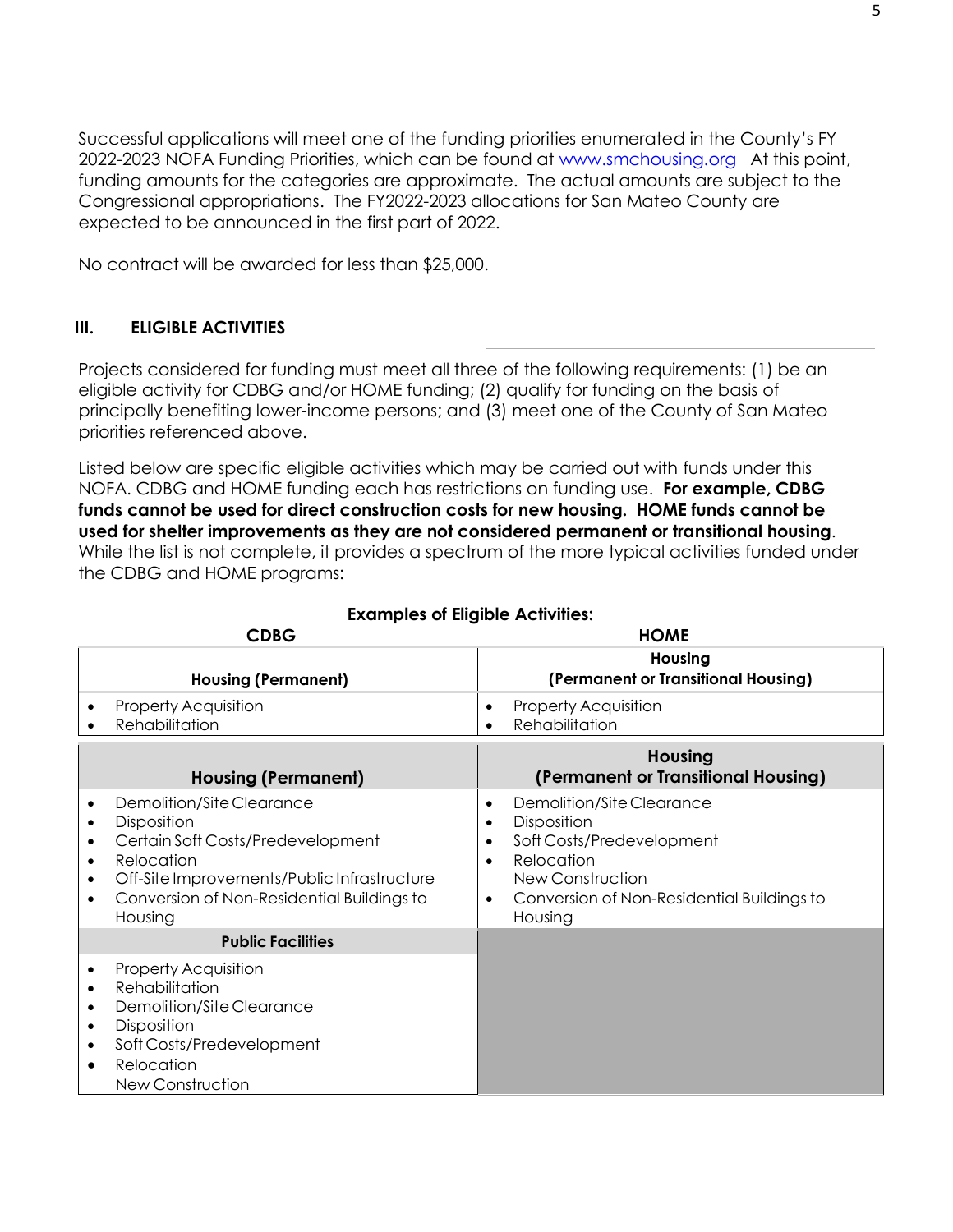#### **IV. PROGRAM-SPECIFIC QUALIFYING CRITERIA**

#### **1. Income Targeting**.

Public Facilities. At least 51% of beneficiaries of the funded activity must be low income. **Income must be documented** unless the facility serves 100% a presumed benefit group or qualifies for funding under CDBG Low-Mod Area Benefit. To qualify for Area Benefit, the facility must be located in a service area that comprises at least 45% low-income residents ("Low-Mod" in CDBG terminology). The City of East Palo Alto and the areas of North Fair Oaks and Belle Haven qualify for area benefit. Other areas may qualify if it can be determined the facility serves a defined low-income area.

Presumed Benefit Group(s): The CDBG Program presumes the following groups to be low income. Their incomes need not be documented, but their presumed status must be verified.

- Abused children
- Victims of domestic violence
- Seniors (62+ years)
- Severely disabled adults
- Homeless persons
- Illiterate adults
- Persons with AIDS
- Migrant farm workers

Area Benefit Determination: San Mateo County is considered a high income and therefore qualified under the exception criteria to use a low-income area percentage lower than 51%. San Mateo County's exception criteria is **45%** low income (versus 51%). To determine if a facility is located in a qualified service area based on the percentage of low income residents in the applicable census tracts and block groups, please consult staff or go to [www.smchousing.org](http://www.smchousing.org/) for the list of Census Tracts for Low-Mod Determination. The schedule is in Excel format and allows for computation if necessary. Should DOH Staff or HUD question the selected service area census tracts for eligibility, the applicant may be required to undertake statistically significant household income surveys of the applicable area for low-mod determination.

Housing. Should a project be approved for funds under this NOFA, Staff will make the determination of how much of CDBG, HOME, or a combination of both will be allocated. While mixed income developments are allowed, all of the units assisted with Countyadministered CDBG/HOME funds will be occupied by lower income households at affordable rents (excluding the manager's unit. All CDBG-assisted must be occupied by qualified lower income households at affordable rents. For a current San Mateo County lower income schedule, go to [www.smchousing.org](http://www.smchousing.org/) for the San Mateo County Rent and Income Schedule, which shows current qualified household incomes and affordable rent levels. Priority will be given to projects targeting Very-Low and Extremely-Low Income households with affordable rents.

**2. HOME-Required Local Match and Affordability Covenant**. HOME investment in any project is required to be matched 25% with non-federal forms of subsidy. The provision of affordable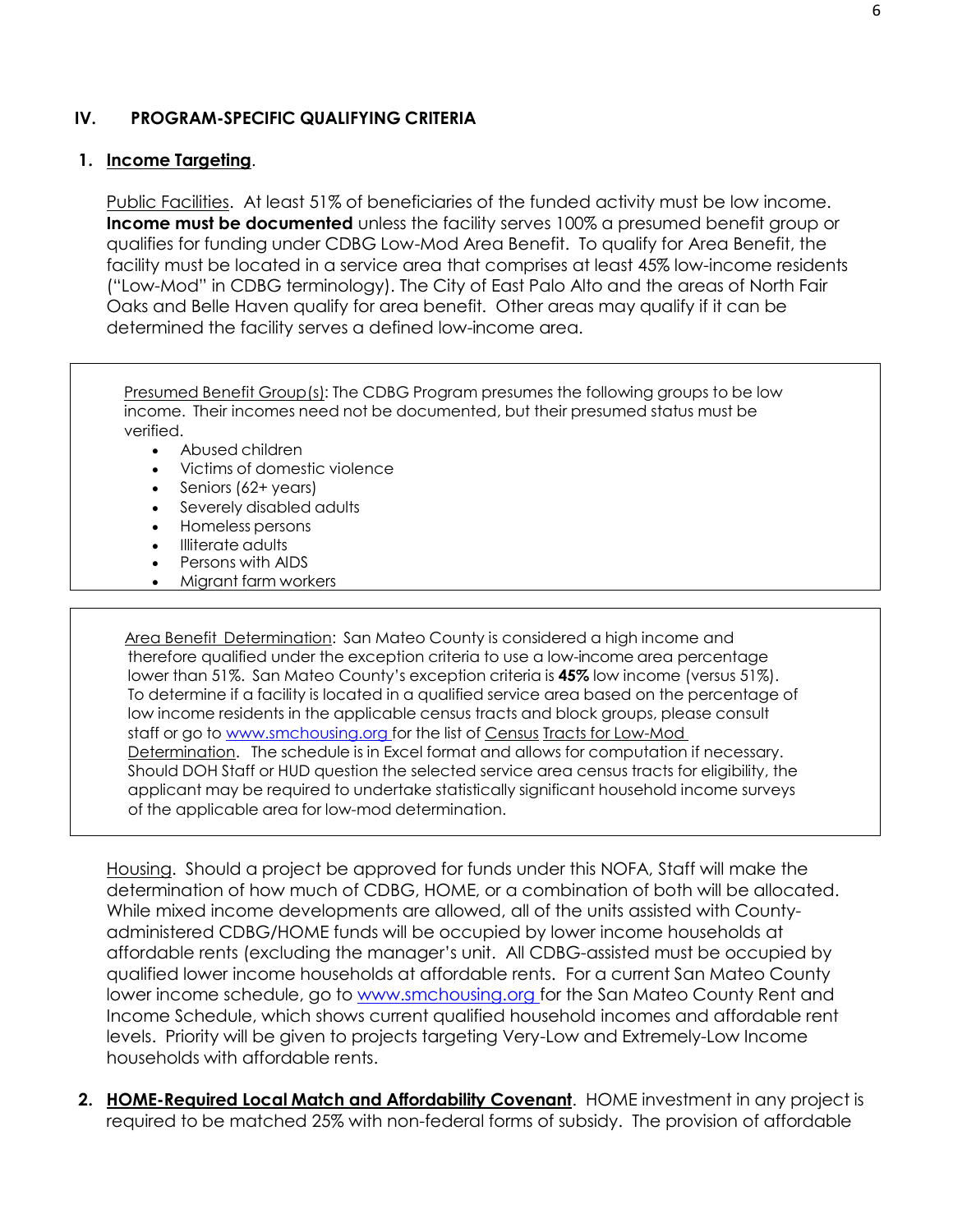housing is seen as a partnership, and, as such, local financial leveraging from local, state and other sources must be committed. Leveraging County funds from other than County sources will be an important consideration in any funding recommendation. You will be responsible for negotiating a non-federal match contribution from the jurisdiction in which your project is located and/or from other sources.

The match requirement can be met with:

- Cash invested permanently in the project (from local jurisdiction or foundation grant);
- Value of waived taxes, fees or charges;
- Value of land or real property donated or provided at less than appraised value;
- Cost of infrastructure improvements associated with HOME projects;
- Present value of deferred income stream on below market rate or deferred loans;
- Cash value of donated materials and labor;
- Cash value of donated professional services; and/or
- On-site Supportive services;

Owner equity/owner cash contribution will not count toward the HOME match requirement.

For HOME funded projects, an affordability deed restriction or covenant will be recorded against the property. This covenant will have an affordability term of a minimum of 20 years for new construction and 15 years for housing rehabilitation.

- **3. Mixed Use Projects**. Housing in a project that is designed in part for uses other than residential use qualifies as affordable housing if such housing meets the criteria for affordable rental and/or ownership housing described above. The Department of Housing funding portion of total development costs cannot exceed the portion of space for the affordable housing component in the development.
- **4. Community Housing Development Organization (CHDO).** As a HOME Jurisdiction, the County is required to set aside at least 15% of annual HOME allocations for CHDO-owned, sponsored, or -developed housing projects. CHDOs requirements are enumerated in Section92.2 of the HOME Investment Partnerships Program regulations (24 CFR Part 92). CHDOs are required to re-qualify each time they apply for HOME funds. Whether new or an existing CHDO, if you are applying for CHDO funds, please submit the CHDO Certification Form (see Exhibit 2 for form).

#### **V. FUNDING PROCEDURES AND REQUIREMENTS**

- **1. Religious Organizations**. Funds provided under this NOFA cannot be used for religious activities. However, HUD will allow faith-based organizations to access funds for programs and capital projects meeting County funding priorities described above without having to form secular affiliates.
- **2. Multiple CDBG/HOME Funding**. If you are proposing a project/program which will serve a county-wide population or a population located in one or more of the entitlement cities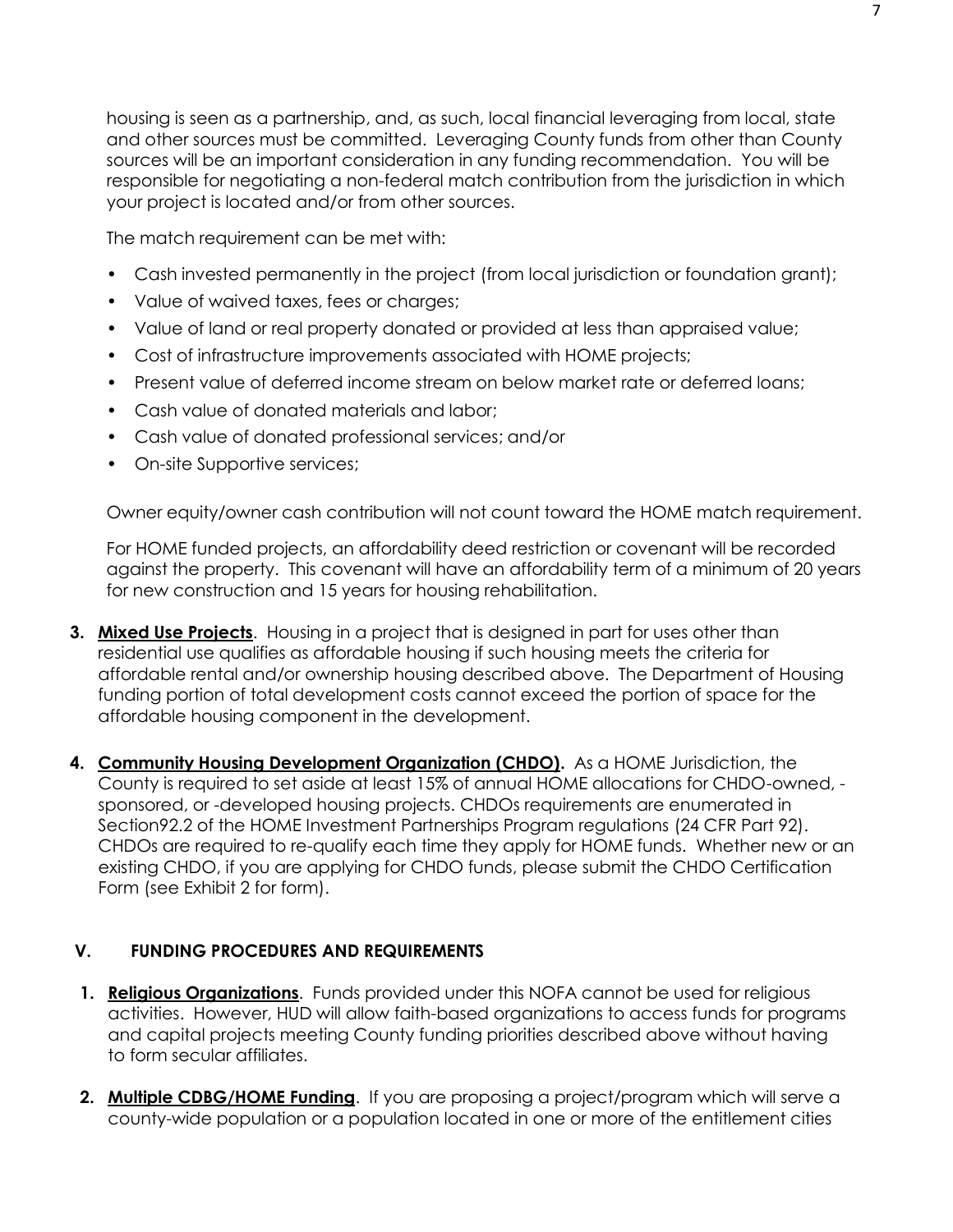(e.g., Daly City, South San Francisco, San Mateo, and Redwood City), please also contact the affected entitlement city for funding. The County will fund only that portion of the project's budget which affects the Urban County jurisdiction. The San Mateo Urban County consists of the unincorporated areas of the County plus the 16 small cities. Excluded from the Urban County are the four largest cities – Daly City; South San Francisco; San Mateo; and Redwood City.

| CDBG and HOME contacts in the entitlement cities in the County: |                                               |              | <b>CDBG</b> | <b>HOME</b> |
|-----------------------------------------------------------------|-----------------------------------------------|--------------|-------------|-------------|
| Daly City                                                       | Lenelle Suliguin<br>Isuliguin@dalycity.org    | 650 991-8256 | V           | N           |
| <b>South San Francisco</b>                                      | <b>Heather Ruiz</b><br>Heather.Ruiz@ssf.net   | 650 829-6621 | V           |             |
| San Mateo                                                       | Sandra Council<br>scouncil@cityofsanmateo.org | 650 522-7223 | V           |             |
| <b>Redwood City</b>                                             | Sharon Cohen<br>scohen@redwoodcity.org        | 650 780-5920 | ٦J          | N           |

**3. Project Proposals with Location Outside Urban County Jurisdiction**. The Urban County comprises the 16 small cities plus the unincorporated County areas. The four largest cities – Daly City, South San Francisco, San Mateo, and Redwood City – are outside the Urban County. If you are requesting CDBG funding for a project that will be located outside the Urban County jurisdiction, you must demonstrate that residents of the Urban County jurisdiction will receive the principal benefit from the Urban County CDBG funds requested.

#### **4. Policy of Loans**.

Housing Developments: County funding assistance for housing developments will be structured as loans. DOH staff assigned to your contract will work with the sponsor borrower to develop loan terms to ensure financial feasibility for the project.

Public Facilities: Funding for public facilities will also be structured loans, typically 3% simple interest deferred loans. Funding for improvements to a leased facility may likely be forgiven over a period of time to be negotiated and determined based on the amount of the actual CDBG funding.

**5. Project Schedule**. When preparing the project schedule, it is important to factor in sufficient time allowances for various administrative procedures. These include County preparation of the HUD-required environmental review, negotiation and execution of the funding agreement between your agency and the County, and formal approval by the County. Funding amounts exceeding \$100,000 will need Board of Supervisors approval.

#### **6.** Federal Labor Requirements

Projects receiving HUD funds may be subject to federal labor requirements in the construction activity. You are responsible for understanding and complying with those requirements as well as documenting that compliance and supplying that documentation to DOH staff upon request.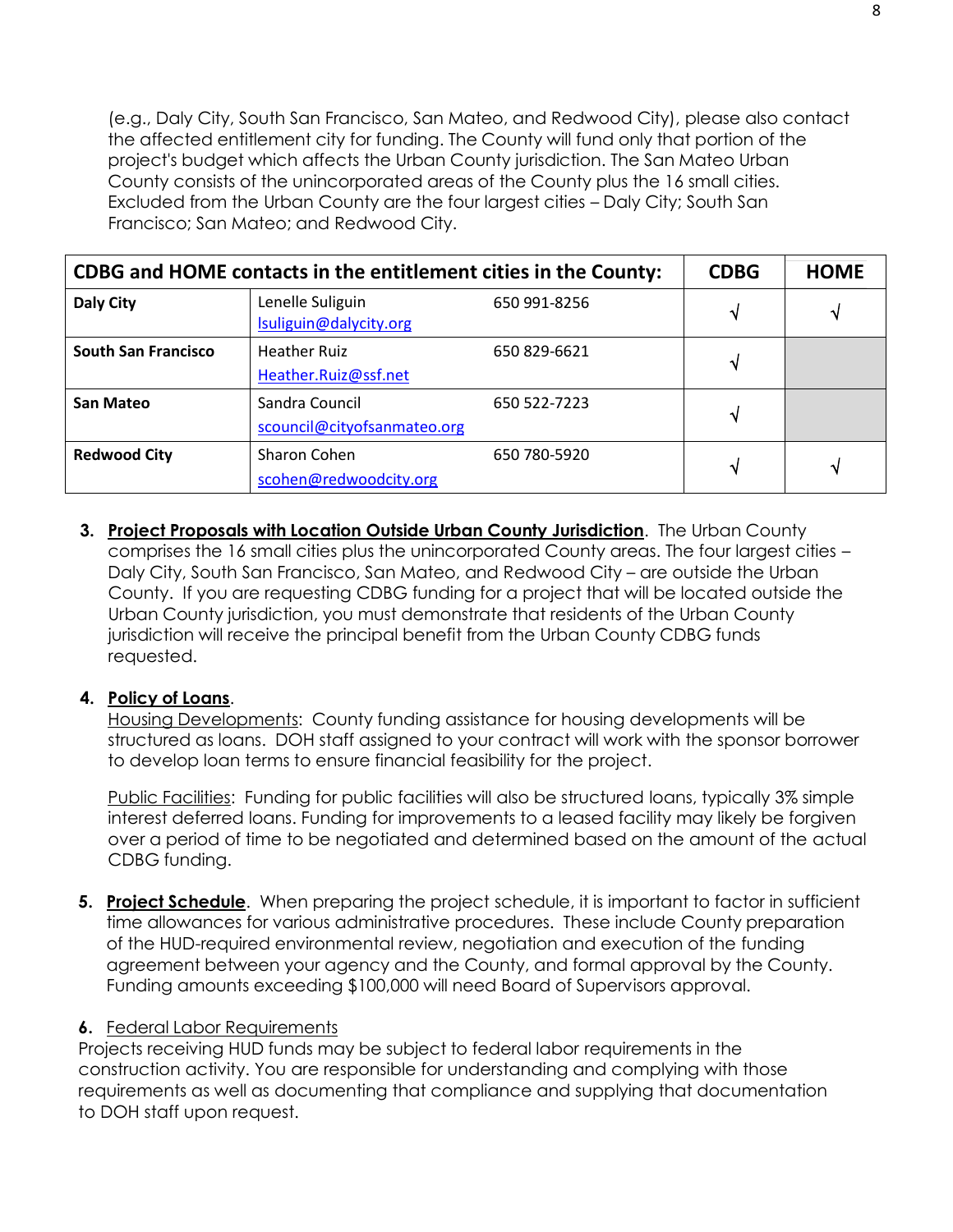| <b>Federal</b><br><b>Requirements</b>                                                      | <b>Requirements</b>                                                                                                                                                                                                                                                                                                                                                                        | <b>Threshold</b><br>(applies to Prime & Subcontracts)                                                                                                                                        |
|--------------------------------------------------------------------------------------------|--------------------------------------------------------------------------------------------------------------------------------------------------------------------------------------------------------------------------------------------------------------------------------------------------------------------------------------------------------------------------------------------|----------------------------------------------------------------------------------------------------------------------------------------------------------------------------------------------|
| Davis-Bacon-<br>HOME-<br>funded<br>projects                                                | Payment of prevailing wages to on-site<br>construction workers (laborers & mechanics).<br>Identification of the applicable wage decision<br>number and provision of weekly certified<br>payrolls are required.                                                                                                                                                                             | 12+ HOME-assisted units will trigger this<br>requirement regardless of the amount of<br>HOME funds invested in a project.                                                                    |
| Davis-Bacon-<br><b>CDBG-Funded</b><br><b>Housing Rehab</b>                                 | Payment of prevailing wages to on-site<br>construction workers (laborers & mechanics).<br>Identification of the applicable wage decision<br>number and provision of weekly certified<br>payrolls are required                                                                                                                                                                              | Rehab of housing projects involving 8+<br>units, regardless of construction contract<br>amount. (CDBG cannot be used to<br>pay for direct hard costs of new housing<br>construction.)        |
| Davis-Bacon-<br><b>CDBG-Funded Non-</b><br><b>Residential</b><br>Construction              | Payment of prevailing wages to on-site<br>construction workers (laborers & mechanics).<br>Identification of the applicable wage decision<br>number and provision of weekly certified<br>payrolls are required.                                                                                                                                                                             | CDBG funded construction contract of<br>\$2,000+, regardless of CDBG investment<br>amount.                                                                                                   |
| Davis-Bacon-<br>Project-<br><b>Based</b><br><b>Vouchers</b>                                | Payment of prevailing wages to on-site<br>construction workers (laborers & mechanics).<br>Identification of the applicable wage decision<br>number and provision of weekly certified<br>payrolls are required.                                                                                                                                                                             | 9+ project-based Section 8 vouchers for<br>new construction or rehab of housing.                                                                                                             |
| Section 3                                                                                  | Good faith efforts to hire qualified local low<br>income residents/businesses. A public housing<br>resident in San Mateo County will meet this<br>requirement. This is applicable only if the<br>project construction generates new hires.<br>Goals: offering 30% of new employment<br>opportunities to Section 3 residents; awarding<br>20% of contract activity to Section 3 businesses. | Construction contract in amounts<br>greater than \$100,000 will generate this<br>requirement if CDBG/HOME funds in<br>excess of \$100,000 are invested in<br>construction contract activity. |
| <b>Minority Business</b><br><b>Enterprise/Women-</b><br>owed Business<br><b>Enterprise</b> | Good faith efforts to hire/contract with minority<br>and women-owned businesses; includes<br>subcontracts.                                                                                                                                                                                                                                                                                 | Any prime or subcontract of \$10,000+.                                                                                                                                                       |

**7. Payment of Prevailing Wages**. Public funds used for actual construction costs (including rehabilitation), the construction component will be subject to local prevailing wages. The sponsor will choose to use the stricter of the State or Federal wage decision if there are State funds involved.

In terms of housing, if your project involves CDBG funds for residential rehabilitation of 8 or more units or your funded project involves construction or rehabilitation of 12 or more HOMEassisted units, your construction contractor will be required to pay prevailing wages and provide periodic reports to document such payments in accordance with the Davis-Bacon and Related Acts as set forth in the Code of Federal Regulations (Title 29 CFR Parts 1,2,5,6 and 7). Moreover, if the project is non-residential and CDBG-funded, and the construction contract is \$2,000 or greater, Davis-Bacon applies.

The process to comply with the Davis-Bacon Act federal labor standards may add a couple of weeks to your bidding process. Compliance activities include accessing the appropriate current prevailing wage decision from the federal Department of Labor website [\(www.access.gpo.gov/davisbacon\),](http://www.access.gpo.gov/davisbacon)) reviewing the draft and final bid documents by County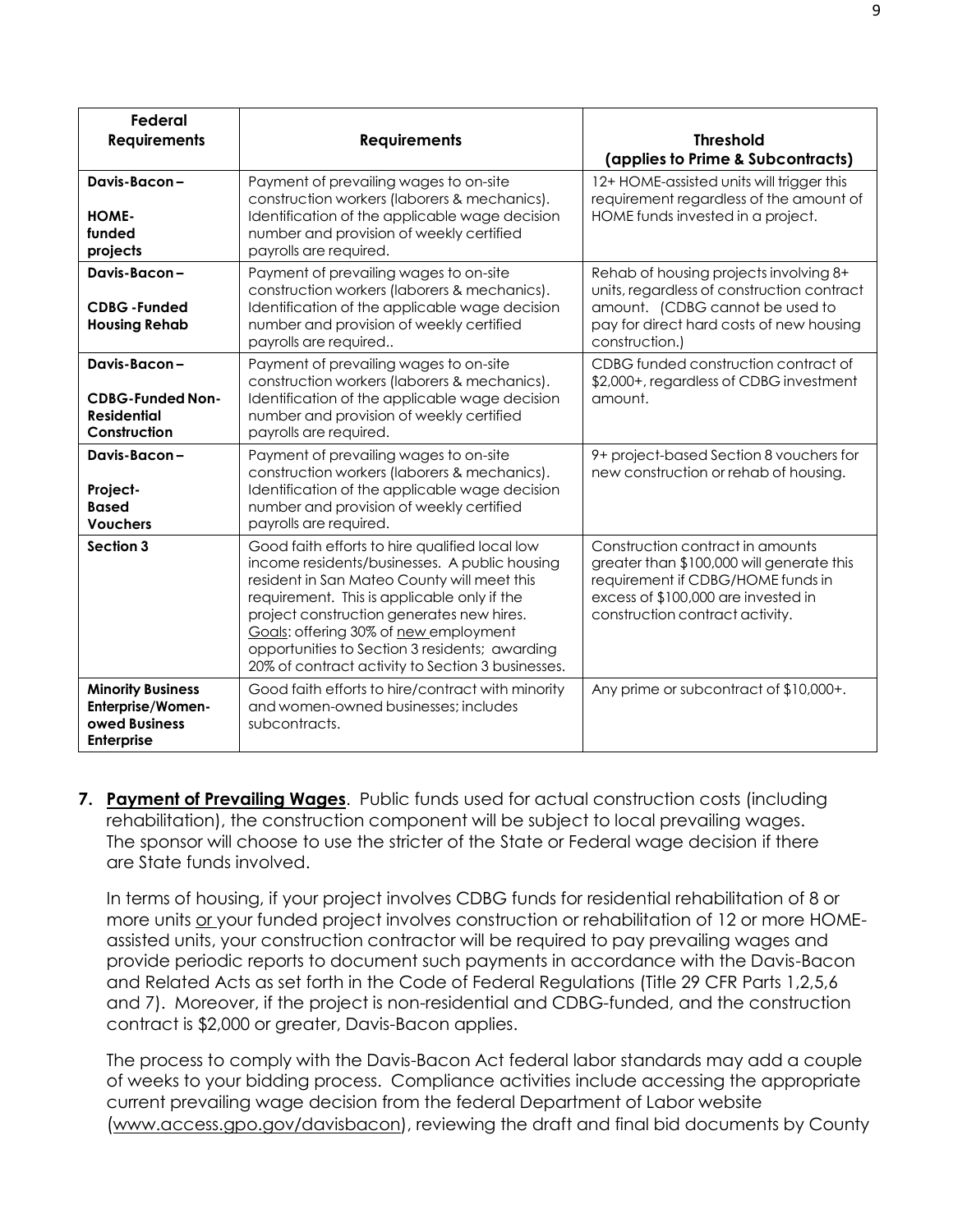Housing staff, advertising for bids, bid opening, award, and holding a preconstruction conference. Negotiated bids are acceptable provided that the Project sponsor can substantiate reasonableness of the price.

In your obtaining construction cost estimates to support the application, it is strongly advisable to secure two bids made on the basis of union scale (even if the bidder may be non-union) so that project costs will not unexpectedly increase as a result of the prevailing wage requirements. Costs for accessibility modifications for persons with physical disabilities and builders risk insurance may need to be included in the estimate. For public facility improvements, copies of cost estimates, if available, should be attached with the application.

The monitoring of prevailing wage for capital projects can be time-consuming and expensive. **The cost of monitoring and reporting of the Davis-Bacon required activities may be handled by a third party retained by the County as needed and would be charged to your project and netted out of the amount allocated to your project.**

**8. Environmental Review Process**. Federal regulations require local jurisdictions to prepare a NEPA (National Environmental Protection Act) environmental review determination for every activity funded with federal funds to examine environmental impacts on the built and natural environment. **For complex projects, including most capital projects, this review may take approximately 6 to 16 weeks.** If environmentally significant conditions are found and/or mitigation measures required, the time to complete the environmental review process will be extended.

For capital projects, this process can be time-consuming and expensive. The cost of preparation of the NEPA Environmental Review (ER) by a third party retained by the County will be charged to your project and netted out of the amount allocated to your project. DOH will incur these costs prior to execution of a funding agreement, with the actual total cost of the ER reimbursed to the County Department of Housing from your allocation or loan proceeds.

- **9. Mandatory Acknowledgement of County and HUD Funding**. All projects receiving any type of funding assistance and or substantial technical assistance through DOH will be required to state such in any advertising, marketing, public presentations, press releases, written materials or project descriptions. Such acknowledgement should also identify the U.S. Department of Housing & Urban Development (HUD). Capital projects must attach signage which must be approved by DOH Staff in advance and which acknowledges the County and HUD as funders.
- **10. Incurring Costs and Contract Timing Requirements**. If you have been awarded County funds for your activity, you must not commit or obligate these funds in any way before completion of the environmental review (ER). The County cannot reimburse you for qualified costs incurred until after contract execution, including execution of loan documents (i.e., Note; Deed of Trust; and HOME Affordability Covenant if HOME funds are involved).

When planning your project schedule, please allow four weeks to four months for preparation and execution of the funding agreement. As noted earlier, contracts involving more than \$200,000 will need County Counsel review and Board of Supervisors approval,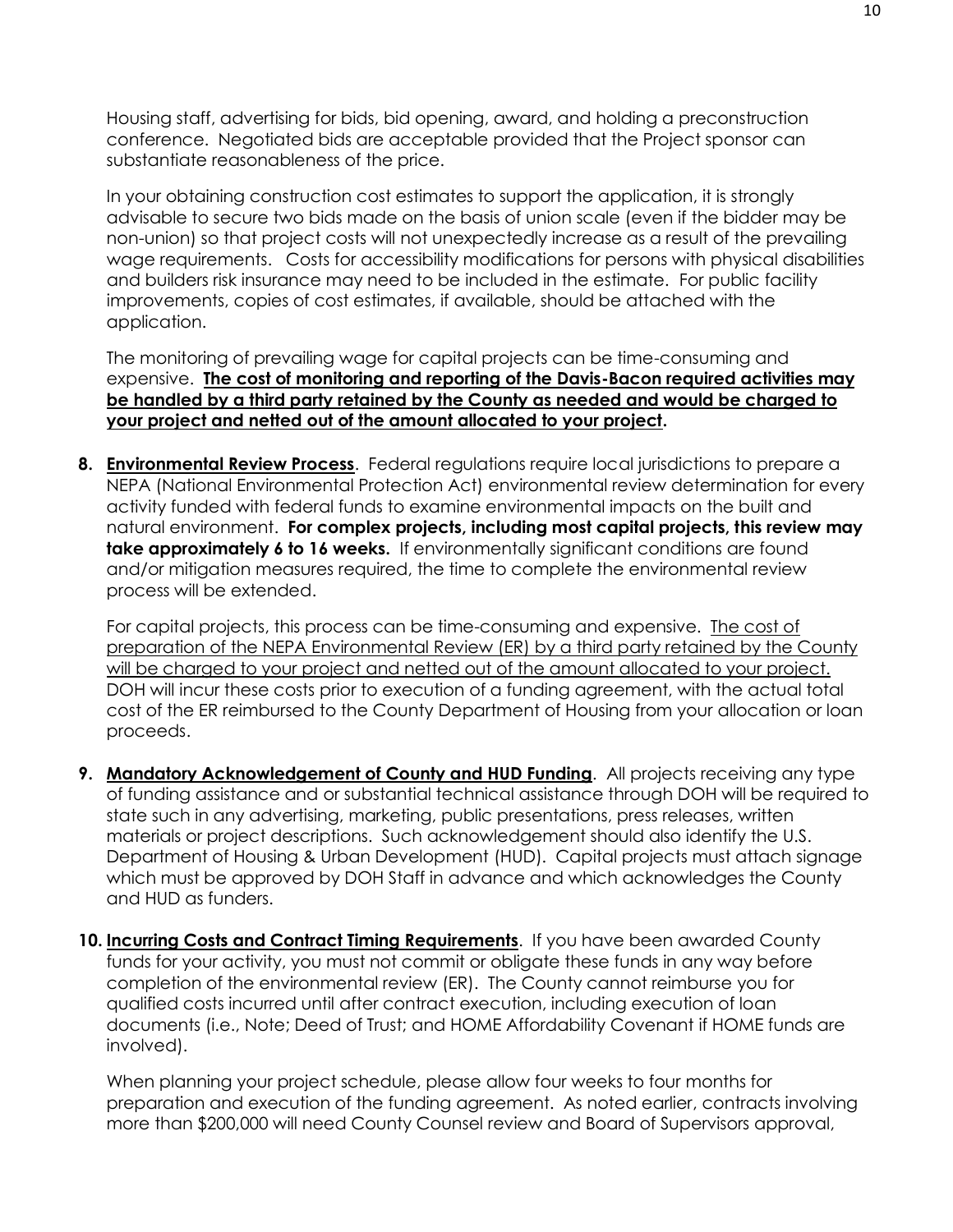which typically requires a minimum of two to four months' lead time before you can access the funding.

**11. Acquisition.** If you are requesting funds for real property acquisition, the purchase agreement/ option should allow for sufficient time for the performance of required CDBG/HOME and County administrative activities. A recent appraisal and preliminary title report should be attached to the application if you are already under an agreement or option for the property. If an appraisal is not available, please submit one as soon as is practical (not later 30 days after application due date). **An appraisal will also be required if the project involves acquisition even if you do not intend to use our funds for this purpose.**

If the acquisition price is significantly higher than appraised value, the County may reject the application or deny the funding unless the price can be negotiated reasonably close to the appraised value, or the applicant can provide a justification for the difference.

**12. Property Standards.** At a minimum, housing that is assisted with County Housing funds must meet federal housing quality standards. Newly constructed or substantially rehabilitated housing must meet all applicable local codes, rehabilitation standards, ordinances, and zoning ordinances. Newly constructed housing must meet energy efficiency standards of the current edition of the Model Energy Code published by the Council of American Building Officials. Substantially rehabilitated housing must meet the cost-effective energy conservation and effectiveness standards set forth in 24 CFR part 39. Title 24 of the California Energy Code meets the above requirement.

In all new construction and substantial rehabilitation projects, Section 504 of the Federal Rehabilitation Act requires at least 5% of the HOME assisted units must be accessible to individuals with mobility impairments and an additional 2% to individuals with sensory impairment.

- **13. Hazardous Materials:** It is HUD policy, as described in §50.3(i), that "(1)... all property proposed for use in HUD programs be free of hazardous materials, contamination, toxic chemicals and gasses, and radioactive substances, where a hazard could affect the health and safety of occupants or conflict with the intended utilization of the property. (2) HUD environmental review of multifamily and non-residential properties shall include evaluation of previous uses of the site and other evidence of contamination on or near the site, to assure that occupants of proposed sites are not adversely affected by the hazards..." Sites known or suspected to be contaminated by toxic chemicals or radioactive materials include but are not limited to sites: (i) listed on an EPA Superfund National Priorities or CERCLA List, or equivalent State list; (ii) located within 3,000 feet of a toxic or solid waste landfill site; or (iii) with an underground storage tank (which is not a residential fuel tank).
- **14. Lead Mitigation Requirement:** HUD requires that certain housing projects built before 1978 will need to meet lead-mitigation standards. These include activities involving housing rehabilitation, tenant-based rental assistance, acquisition, leasing, support services, and operations. Housing exclusively for seniors or persons with disabilities is exempted, unless a child under age 6 is expected to reside there. Also exempted are 0-bedroom dwellings, including efficiency apartments, single-room occupancy structures (SROs), or rentals of individual rooms in residential dwellings.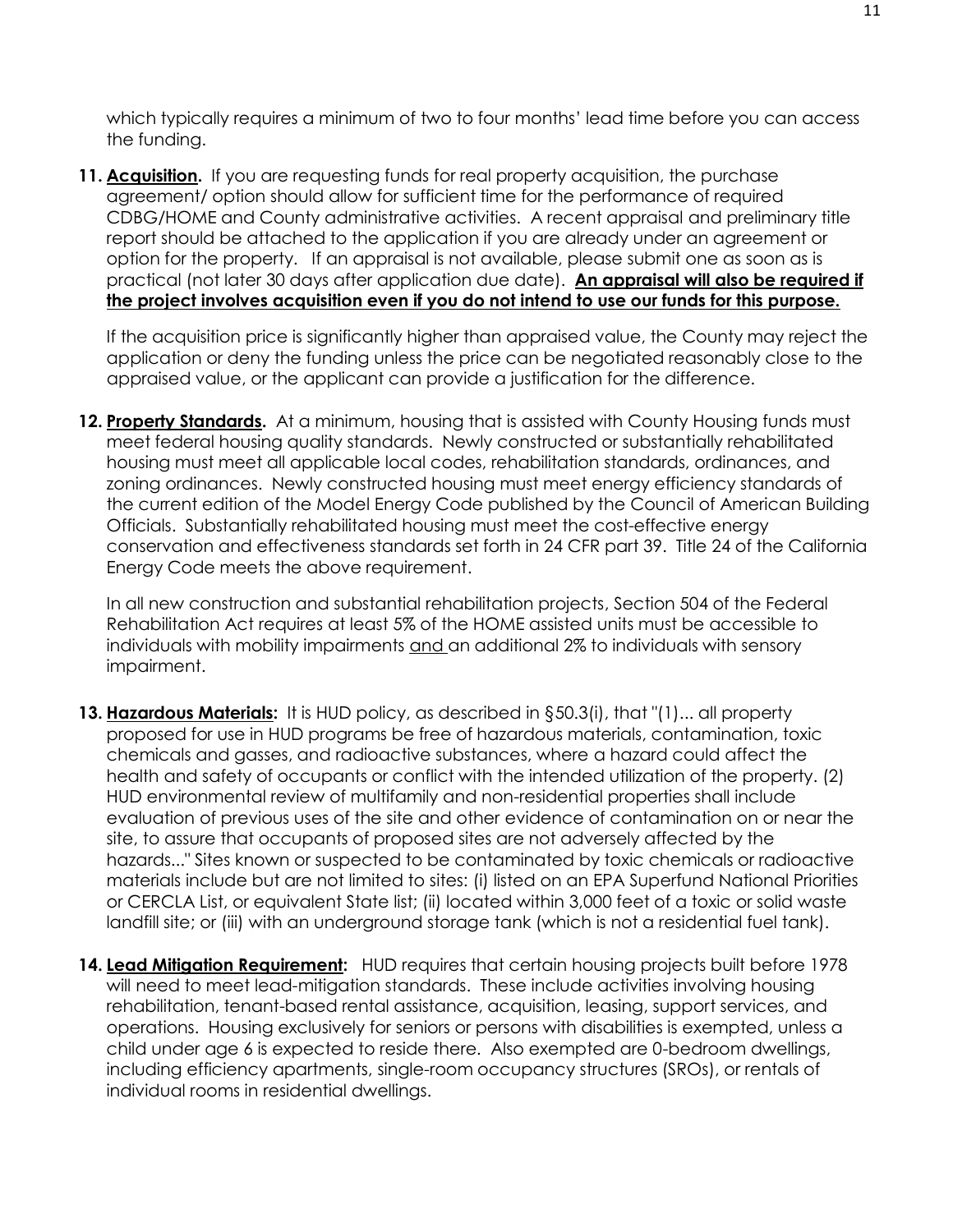**15. Accessibility Requirements.** Federal law requires that housing and non-housing developments and programs assisted with federal funds comply with accessibility requirements under Section 504 of the Rehabilitation Act of 1973. This Act prohibits discrimination against otherwise qualified handicapped persons in the provision of programs, facilities and employment supported by Federal funds. For capital projects, the Department of Housing may ask that developers and their architects sign a certification that their construction documents meet the federal accessibility requirements.

In the case of multifamily rental housing, projects of five or more units must be designed and constructed to be readily accessible to and usable by persons with disabilities. For new construction involving five or more units, and substantial rehabilitation projects of 15 or more units (with substantial rehabilitation defined as rehabilitation costs representing 75 percent or more of the replacement costs of the completed facility), the following requirements must be followed - a minimum of 5 percent of the dwelling units must be accessible to individuals with mobility impairments and an additional 2 percent accessible to individuals with sensory impairments. At the minimum, one unit shall be made accessible to mobility-impaired individuals and one unit accessible to sensory impaired individuals.

When less than substantial rehabilitation is undertaken in multifamily rental housing projects of any size, these alterations must, to the maximum extent feasible, make the dwelling units accessible to and usable by individuals with disabilities, until a minimum of 5 percent of the dwelling units (but not less than one unit) are accessible to persons with mobility impairments; for this category of less than substantial rehabilitation, the additional 2 percent of the units for persons with sensory impairments does not apply. Also, for this category of rehabilitation, if undertaking accessibility alterations imposes undue financial and administrative burdens on the operation of the multifamily housing project, the alterations are not required.

The project sponsor and their architect will be required to execute a certification of compliance which identifies the specific units meeting these requirements.

- **16. Fair Housing.** All housing, regardless of whether funded with federal funds or not, must comply with the Fair Housing Act, which prohibits discrimination in housing practices on the basis of race, color, religion, sex, and national origin. This Act also applies in the sale and/or rental of housing for families with children and persons with disabilities. This Act further establishes requirements for the design and construction of rental or for-sale multifamily housing to ensure a minimum level of accessibility for persons with disabilities. For units designed and constructed for first occupancy after March 13, 1991, the units, including public and common areas, must be designed and constructed in accordance to meet certain disability standards. The Act makes a distinction between "covered" and not "covered" dwelling units. Covered multifamily dwelling units are: units in buildings consisting of 4+ units served by one or more elevators, or ground floor dwelling units in other buildings with 4+ units.
- **17. Demographic Data on Project/ Program Beneficiaries**. If your project housing or nonhousing - is funded, you will be required to provide DOH with a certain demographic data depending on your particular type of project. The required data may include: client household income, client racial/ethnic background, and head of household information. HUD requires demographic reporting in a variety of categories including but not limited to race/ethnicity. The County will provide you with required reporting forms.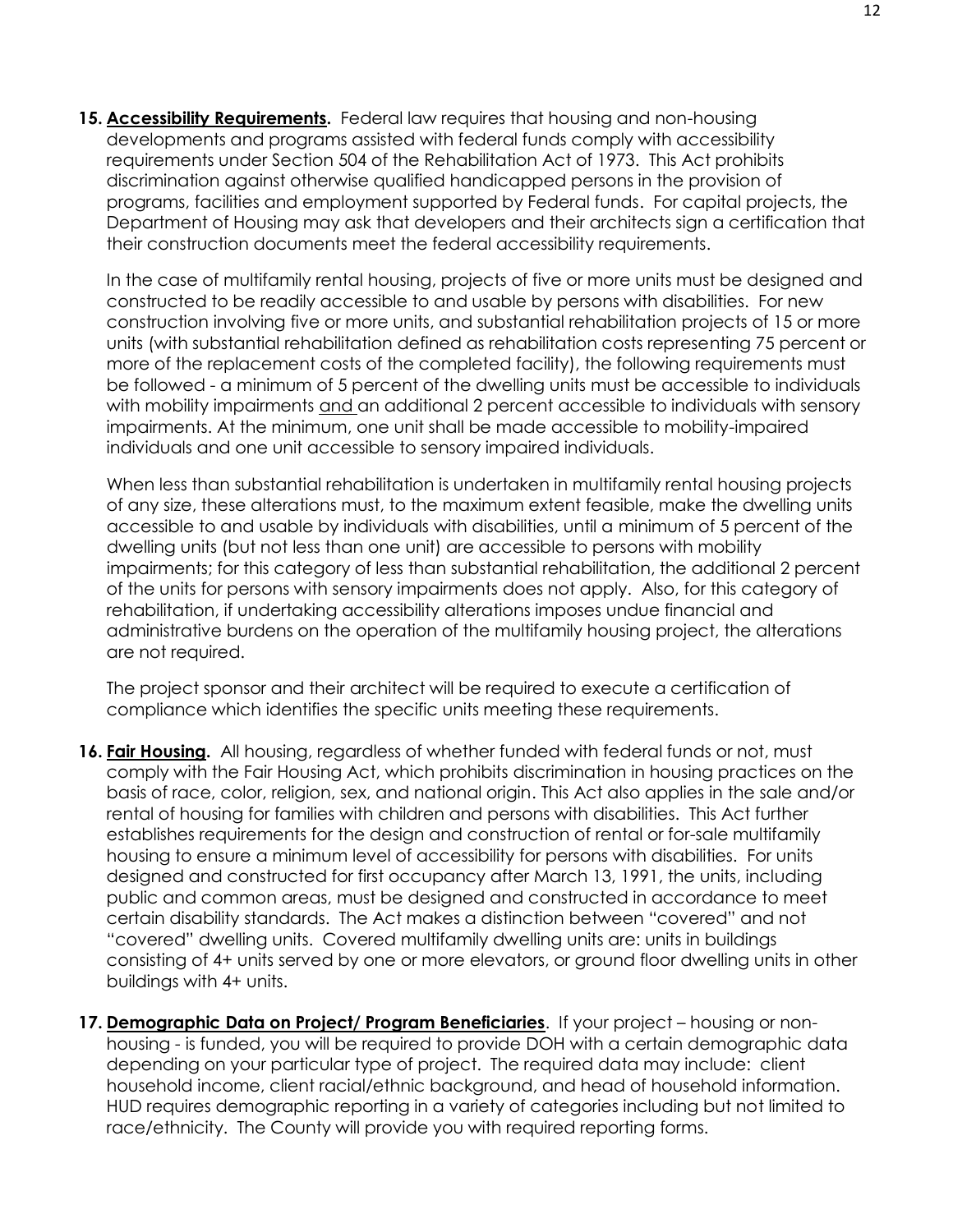In addition, if your project qualifies for funding under CDBG criteria limiting benefit to verylow and low-income individuals, you will be required to verify your client's income by obtaining employment verification and/or benefits income verification and/or tax returns or client self-certification.

- 18. Relocation. If your capital project housing or non-housing involves either temporary or permanent displacement of tenants, homeowners, or businesses, you may have to pay relocation expenses under complex rules under either the Uniform Relocation Act (URA) or Section 104(d) of the Housing and Community Development Act. These costs can be substantial and must be included as part of your total project costs. Relocation costs are an eligible activity under HOME and CDBG. While relocation costs are eligible activities under the funding provided by this NOFA, your application will be reviewed for your ability to obtain other sources of funding to support your various costs, including relocation. If you think your project may involve relocation, please contact the County Housing staff to discuss relocation issues and applicable federal requirements. Relocation assistance and payments for eligible persons under Section 104(d) or the URA both require a rental assistance payment based on a period of several months – 42 months under URA and 60 months under Section 104(d).
- **19. Funding on Reimbursement Basis**. The County of San Mateo has a strict policy of not providing funding advances before project costs are incurred and paid. The County normally funds on a reimbursement basis. Reimbursement is made only upon completion and payment of incurred costs.

In cases where it is not possible for the project sponsor to advance the project costs and then seek reimbursement, direct payment can be made to a third party after certification from the project sponsor that work has been satisfactorily completed and accepted.

For acquisition projects, the portion of County funds for acquisition costs is deposited directly into escrow with instructions for release upon satisfactory completion of escrow requirements.

- **20. Timely Use of Funds**. If funds are awarded to your project, the funds should be obligated (under contract) by **March 2023**. If the funds have not been obligated by that date and the delay is not the result of the County, the DOH Director will review the project status and make a recommendation to the Housing & Community Development Committee (public advisory body on CDBG, HOME, ESG allocations) on whether the funding commitment for your project should be extended for one year; this is not automatic, and must be justified by the project sponsor.
- **21. Financial Audits**. Project applicants that are either non-profits or cities are required to submit a copy of the most recent<sup>1</sup> certified financial audit prepared by an independent CPA firm, including any management letters, of their organization or city. Annual submission of yearly financial audits reports will also be required during the term of the financing or funding agreement. If your agency has expended \$750,000 or more of federal funds from any source in the audited year, the audit should include a "single audit" and be in compliance with federal OMB Circular A-122 or A-133, depending on if your entity is a nonprofit organization or pubic agency. If project applicants have not expended \$750,000 or more of federal funds from any source in any one year, they must attach a certification attesting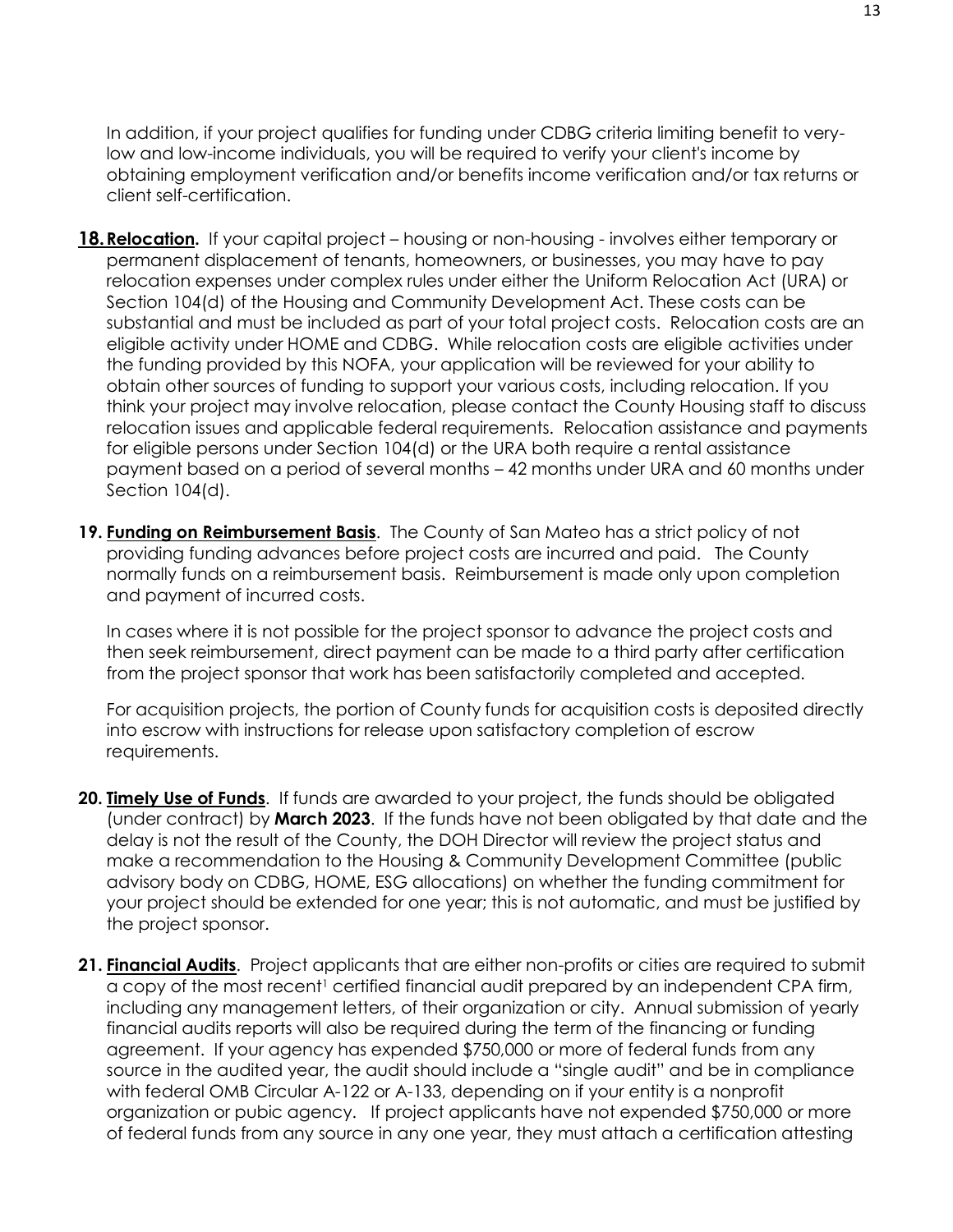to this fact.

- **22. Green Building.** San Mateo County is committed to funding affordable housing projects that incorporate Green Building practices, materials, and technologies. Green Buildings (often referred to as "sustainable building"). Applicants should articulate how their proposed project will be integrated to the site and region; use energy, water and materials wisely; minimize and recycle construction waste; create their own energy; result in a durable and easily maintained building; promote good health for both construction workers and residents; and enhance housing affordability.
- **23. Background of Nonprofit Organizations.** All nonprofit organizations applying for funds must meet the following requirements:
	- Governing Body Governing body of the organization should be vested in a responsible and active voluntary board which meets at least quarterly and establishes and enforces policy. The governing body should be large enough and so structured to be representative of the community it serves.
	- Personnel/Staffing The organization must provide for adequate administration of the project development or activities requested for funding under this NOFA. At a minimum one person should be designated the full-time director of the organization.
- **24. Designated Person to Execute Documents.** Once a nonprofit agency has been approved for funding, the County must know who has been authorized by the nonprofit's governing body to execute all necessary documents related to the funding. Nonprofits should submit a copy of their Board resolution designating a person responsible for executing all documents related to the funding. This may be combined with the County-required resolution from the nonprofit that specifically authorizes the nonprofit to make an application for funds.
- **25. Fingerprinting Requirements of Staff.** The County requires that all contractors, assignees, and volunteers of agencies doing business with the County and who during the course of performing services, may have contact with children, be fingerprinted in order to determine whether they have a criminal history which would compromise the safety of children.
- **26. Equal Benefits Compliance.** This is required of any party entering into contract with the County, in which the County is to provide \$5,001 or more, must offer equal benefits to their employees. Domestic partners of employees are required to receive benefits equal to those received by spouses of employees.
- **27. Debarment**. Housing & Community Developments Act of 1974, 24 CFR Part 5 provides that assistance shall not be used directly or indirectly to employ, award contracts to, or otherwise engage the services of, or fund any Contractor or sub-recipient during any period of debarment, suspension, or placement in ineligibility status under the provisions of 24 CFR part 24. This provision covers all Contractors and sub-recipients, as well as subcontractors of Contractor or sub-recipient, whose names are included in the "List of Parties Excluded from Federal Procurement and Non-procurement Programs." The debarment list can be found on-line at [www.sam.gov](http://www.sam.gov/)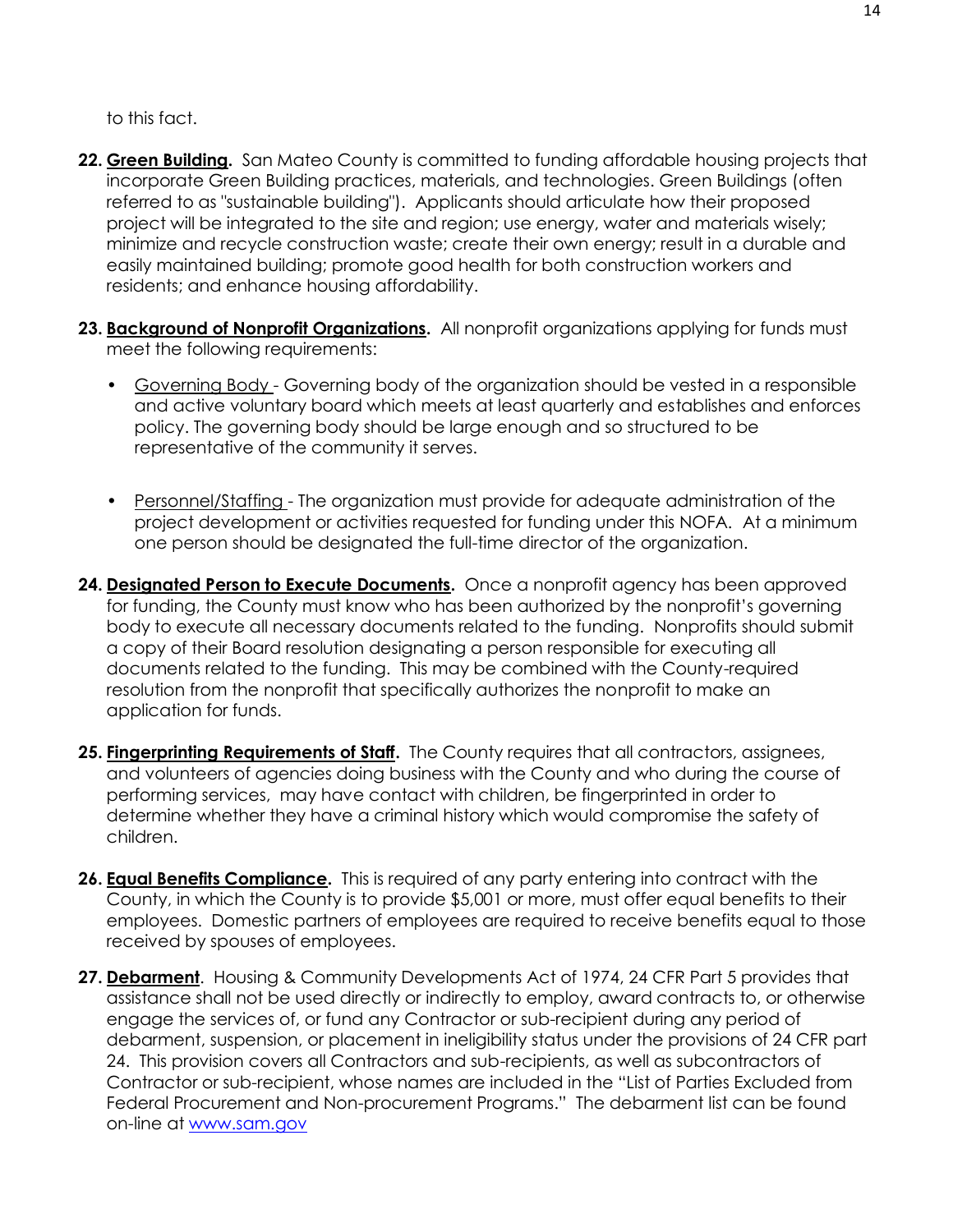- **28. Special Needs Housing**. For HUD reporting purposes, buildings used to provide supportive housing for special needs populations may be classified as either housing or public facility depending on factors including, but not limited to, clientele served, level of services provided, proposed funding sources and uses, and mostly important, tenure duration of residents and whether the stay is conditioned on receipt of services. If the program proposed for the building requires licensing it will automatically be classified as a public facility and does not qualify for HOME funding, and CDBG funds may be used to assist these licensed residential facilities.
- **29. Persons with Special Needs**. For County purposes, this category shall also include, but not be limited to, mentally ill persons; emancipated youth; seniors aging in place (for servicerelated programs); frail seniors (for housing); persons recovering from substance abuse; and persons recently released from jail or prison. Under CDBG, this category includes: abused children; homeless veterans and veterans at risk of homelessness; survivors of domestic violence; seniors (62+); adults and families with children with serious disabilities; homeless persons; illiterate persons; and migrant farm workers.

Grantees and subrecipients providing services or supportive housing to **Persons with Special Needs** as defined above will verify the eligibility of beneficiaries of County, CDBG, HOME and ESG funding.

#### **VI. EVALUATION CRITERIA**

Applications will be evaluated by County Staff and the public advisory body, the Housing and Community Development Committee (HCDC) on the following basis:

- **1. Threshold Criteria**. In order to be considered for funding, the project must be received on time, be complete, and meet the requirement that the project be both eligible and qualify under CDBG and HOME regulations.
- **2. Evaluation Criteria**. Once a project is determined to meet the threshold criteria, the proposed project is then evaluated against the additional criteria:
	- Funding Priority: Extent to which Project addresses one of the NOFA funding priorities listed in Section II of this NOFA.
	- Sponsor Capacity/ Capability: Ability of project sponsor to carry out proposed project/program in a timely manner.
	- Project Feasibility/ Readiness: Reasonableness of proposed time line for implementing and completing project in the near term.
	- Leveraging: Extent to which other funding sources have been sought and committed to Project or Program.

#### **VII. APPLICATION SUBMISSION**

**1. Application Preparation Workshops**. A joint workshop with the other four CDBG entitlement cities will be provided on Wednesday, January 5, 2022 at 3:00pm through a virtual conference meeting. Zoom meeting link and time will be posted on the County's NOFA webpage at [www.smchousing.org.](http://www.smchousing.org/) Attendance by applicants is not mandatory but highly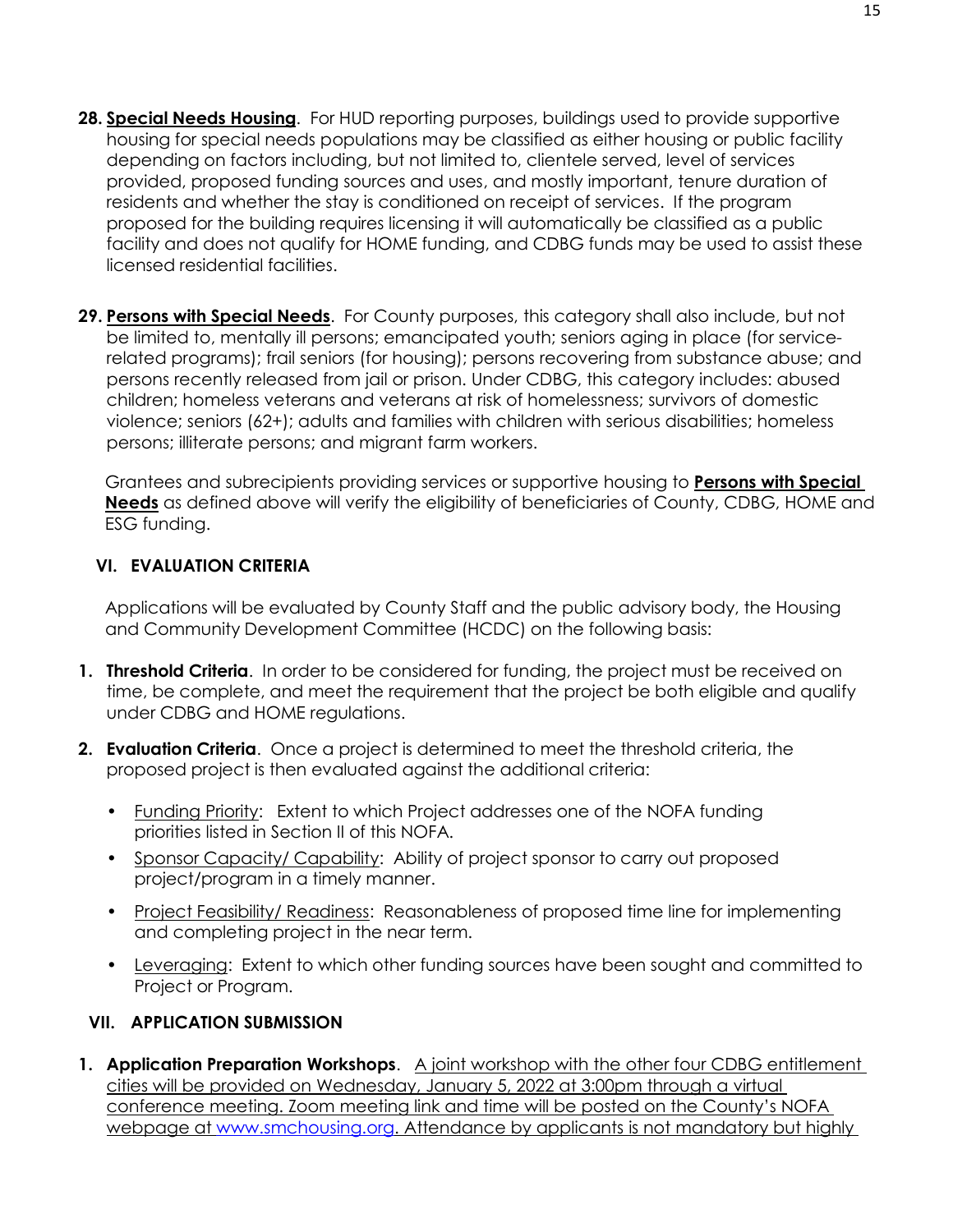encouraged. Instruction on the use of the City Data Services application process will be provided.

**2. On-Line Submission at** [www.citydataservices.net/ T](http://www.citydataservices.net/)here are two (2) distinct application forms depending on program type: (1) Housing Development; (2) Public Facilities. You fill out only the applicable form for your program type. Submit one application per program funding request.

For new applicants, **SMC2022** is both the User ID & password. Please select Housing – San Mateo County from the Type of Application drop-down.

A full application submission consists of a filled-out application plus attaching all relevant documents, including sources and uses, and project operating financial projections.

#### **3. Submission Deadline**.

Only on-line application submittals will be accepted. Applications are due **5 pm, Thursday, January 13, 2022.** Late applications will not be accepted.

**4. Information and Assistance**. Staff and CDS are available to answer questions regarding the NOFA and preparation and submittal of the application. You may contact the following persons:

| <b>Question Areas</b>               | Name                 | <b>Phone</b>       | E-Mail                     |
|-------------------------------------|----------------------|--------------------|----------------------------|
| Program-related                     | Tracy Choi           | $(650) 508 - 6773$ | tchoi@smchousing.org       |
| Application-related   Dylan Sweeney |                      | (650) 802-5037     | Dsweeney@smchousing.org    |
| Software-related                    | <b>Steve Crounse</b> | (650) 533-5933     | citydataservices@yahoo.com |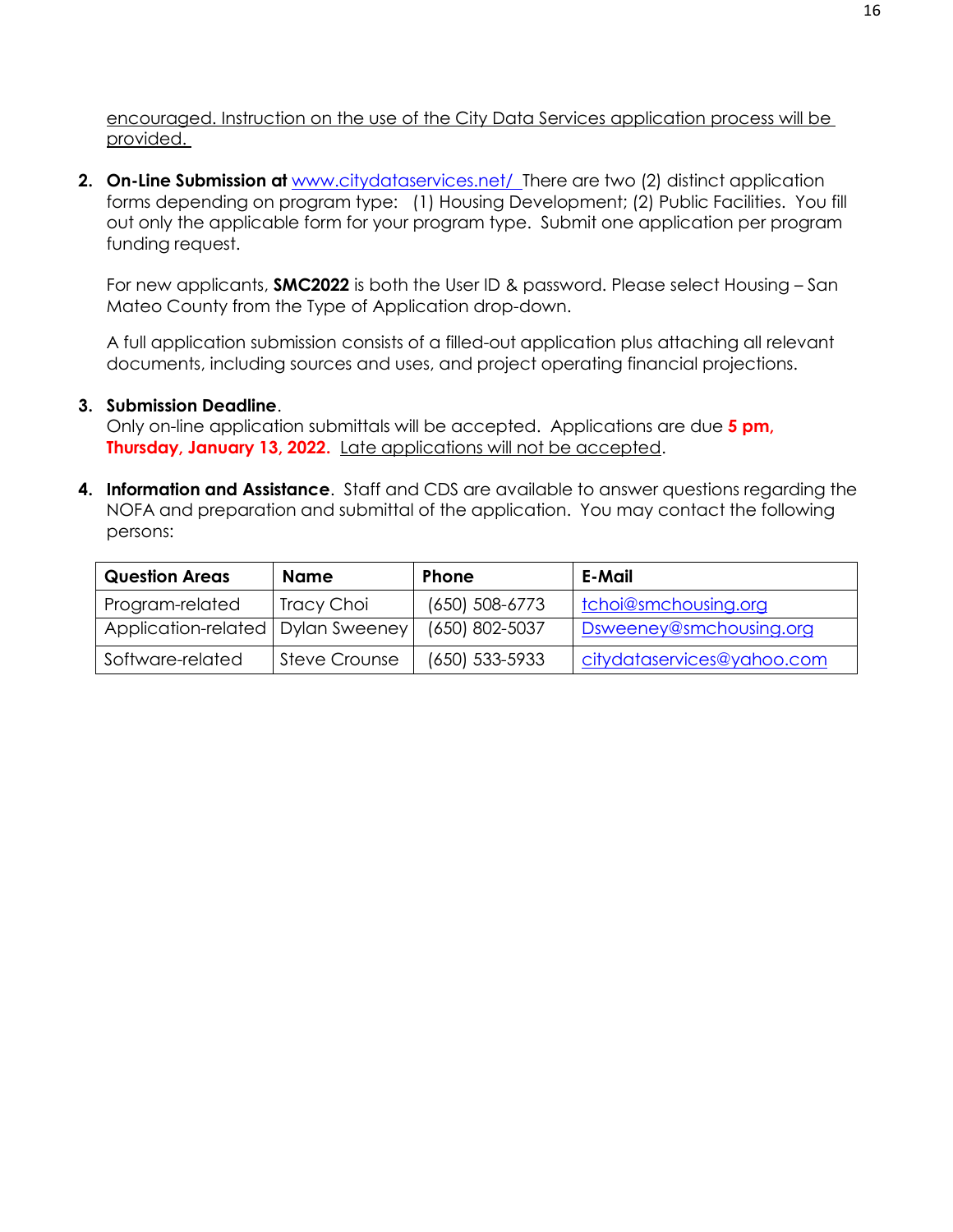## **Exhibit 1**

# **Sample Certification for No Single Audit Requirement Needed**

## **(Please insert sample language onto your agency letterhead stationery)**

| Department of Housing     |  |  |
|---------------------------|--|--|
| County of San Mateo       |  |  |
| 264 Harbor Blvd., Bldg. A |  |  |
| Belmont, CA 94002         |  |  |

Dear: :

| This is to certify that as                                                             | (title) for our                            |  |  |
|----------------------------------------------------------------------------------------|--------------------------------------------|--|--|
| agency.                                                                                | (name of agency), we did not               |  |  |
| expend more than \$750,000 of federal funds from all federal sources during the fiscal |                                            |  |  |
| year ending                                                                            | . As such, our independent financial audit |  |  |
| submitted with this application was not required to comply with the single audit       |                                            |  |  |
| requirements set forth in OMB A-122 or A-133.                                          |                                            |  |  |

Name (signature)

Print Name

Title

Date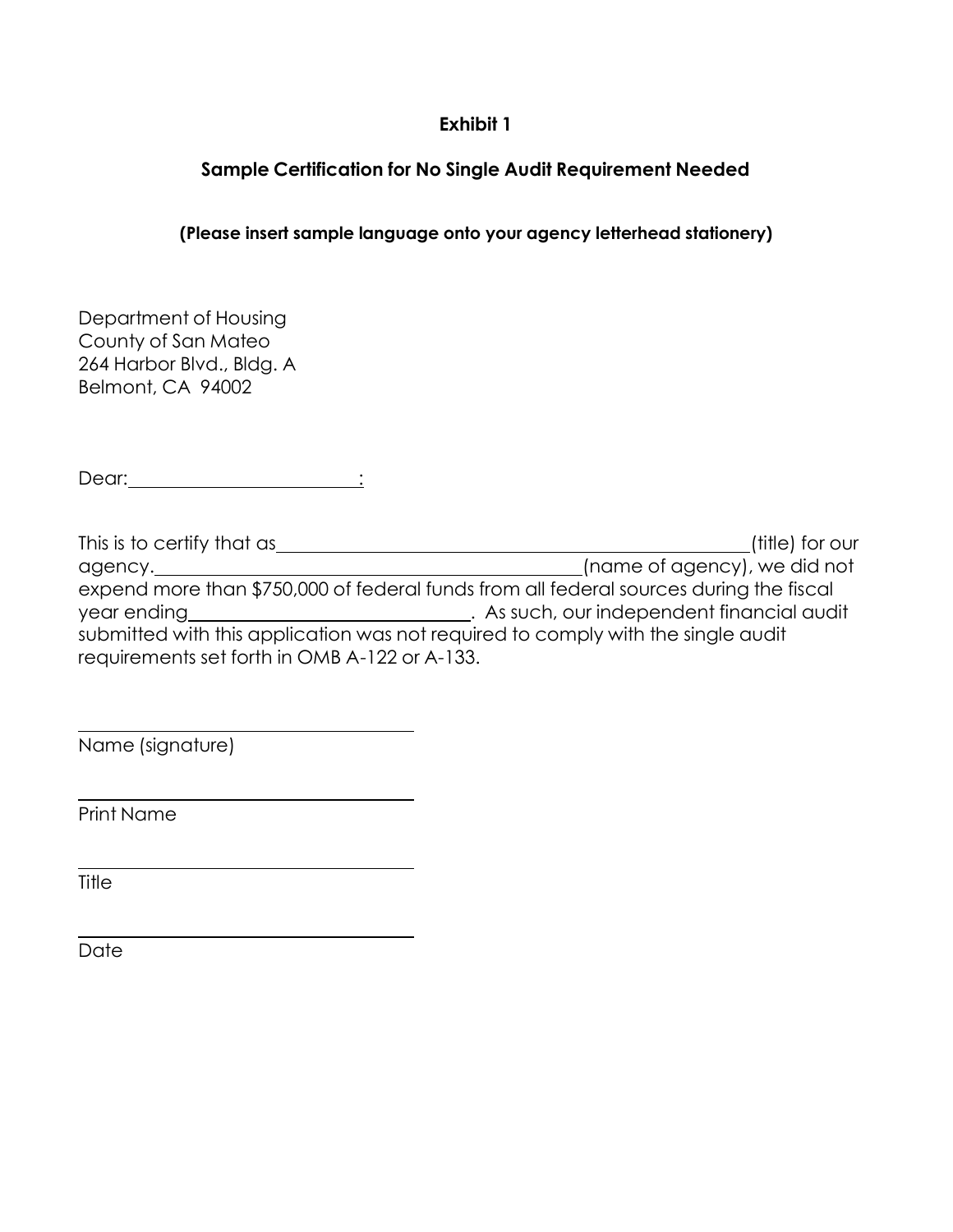#### **Exhibit 2**

# **Attachment 15 (Housing Application) CHDO Certification/Recertification FY 2020-21**

HUD recommends that Community Housing Development Organizations (CHDOs) be certified annually, but at a minimum, a CHDO must re-qualify each time it receives HOME CHDO setaside funding. If you are a CHDO under the County HOME Program and are applying for HOME funding in this application, please provide the following requested documentation with your application:

**Date: Organization Name: Address: State & Zip***:* **DUNS #:**

Instructions for completing the CHDO Certification: Use the tab key to navigate from question to question. Where there are check boxes, click on the appropriate box to put an "x". Attach any indicated documentation not already provided with your application. Clearly label each attachment.

Submit this form along with all attachments. This information must be submitted with your application.

#### **CHDO Certification History**

**If you have been certified as a CHDO in the past by the County, please indicate the date or most recent funding year:** 

| А. | <b>Legal Status</b> |
|----|---------------------|
|    |                     |

| 1. Provide a copy of your articles of incorporation. Your organization must be |  |
|--------------------------------------------------------------------------------|--|
| organized under State of California law.                                       |  |

| $\Box$ See attached. | $\Box$ Already provided with application. |
|----------------------|-------------------------------------------|
|----------------------|-------------------------------------------|

| 2. CHDOs must document that no part of its earnings inure to the benefit of any |
|---------------------------------------------------------------------------------|
| member, founder, contributor, or individual.                                    |

 $\Box$  See articles of incorporation  $\Box$  See other document (specify):

Specify exactly where in the indicated document this information is set forth: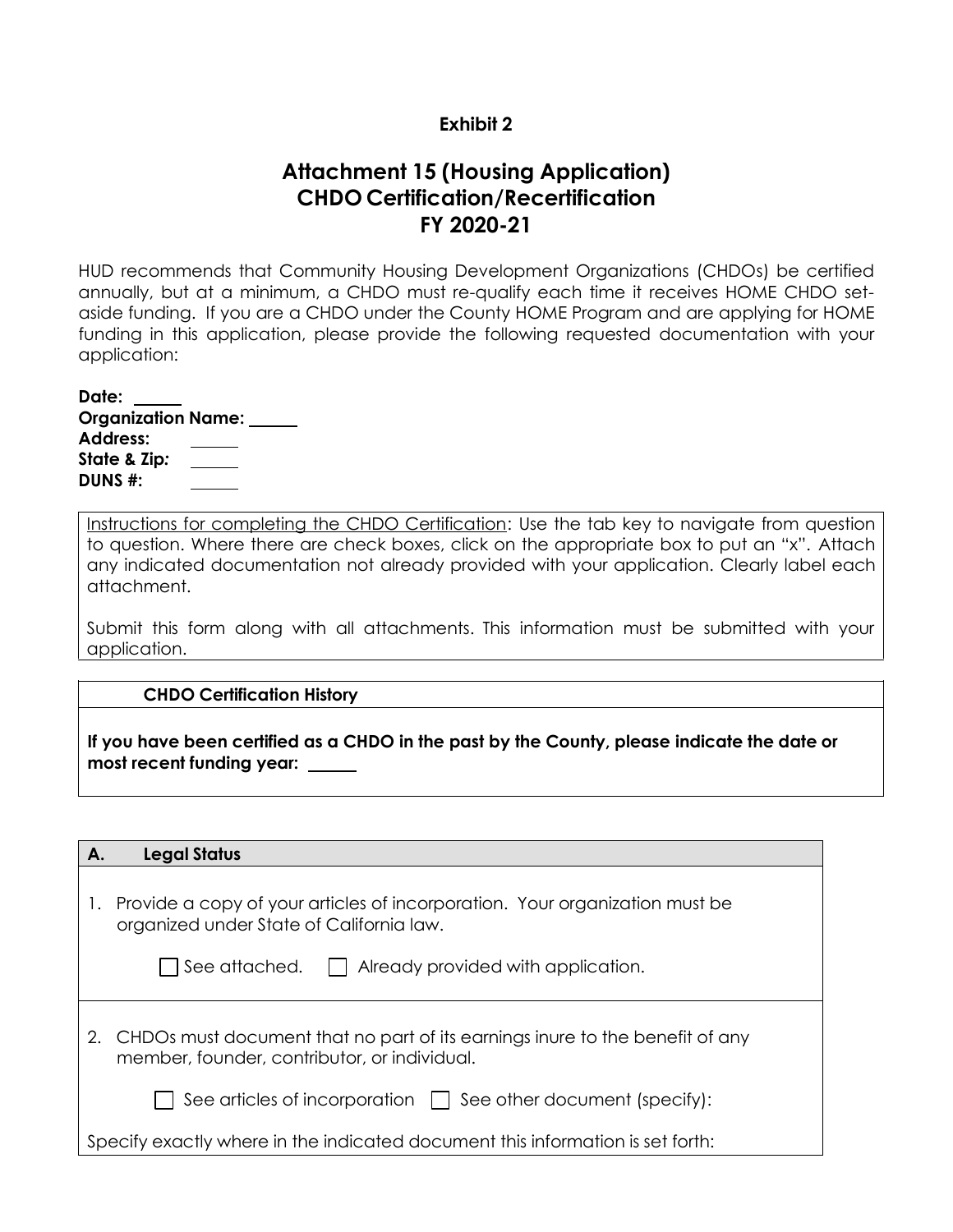|                                                                            | 3. Provide a copy of your IRS tax exemption ruling.                                                                                                                                                                                                                        |  |
|----------------------------------------------------------------------------|----------------------------------------------------------------------------------------------------------------------------------------------------------------------------------------------------------------------------------------------------------------------------|--|
|                                                                            | See attached.<br>Already provided with application.                                                                                                                                                                                                                        |  |
| 4.                                                                         | Provide documentation that states that among your organization's purposes, the<br>provision of decent housing that is affordable to low- and moderate-income<br>people.                                                                                                    |  |
|                                                                            | See articles of incorporation $\Box$ See Mission Statement $\Box$ See Resolution<br>See other documentation (specify):                                                                                                                                                     |  |
| Specify exactly where in indicated document this information is set forth: |                                                                                                                                                                                                                                                                            |  |
| <b>B.</b>                                                                  | Capacity                                                                                                                                                                                                                                                                   |  |
| 1.                                                                         | CHDOs must conform to the financial standards of 24 CFR 84.21 "Standards for<br>Financial Management Systems."                                                                                                                                                             |  |
|                                                                            | $\Box$ See statement by the president or chief financial officer of the organization.                                                                                                                                                                                      |  |
|                                                                            | See certification from a Certified Public Accountant.                                                                                                                                                                                                                      |  |
| 2.                                                                         | CHDOs must demonstrate capacity to carry out activities assisted with HOME funds<br>through paid experienced staff. Please explain how your CHDO is meeting this<br>requirement.                                                                                           |  |
|                                                                            | See resumes and/or statements that describe the experience of key staff<br>members who have successfully completed projects similar to those to be<br>assisted with HOME funds.                                                                                            |  |
|                                                                            | $\Box$ See attached agreement/contract with consultant with demonstrated<br>housing experience similar to projects to be assisted with HOME funds. This<br>agreement/contract indicates that consultant will train appropriate key staff<br>to undertake proposed project. |  |
| 3.                                                                         | CHDOs must have a history of serving the community within which is located<br>proposed housing to be assisted with HOME funds.                                                                                                                                             |  |
|                                                                            | $\Box$ See attached statement signed by the president or other official of the<br>organization which documents at least one year of experience in serving the<br>community.                                                                                                |  |
|                                                                            | For newly created organizations formed by local churches, service or                                                                                                                                                                                                       |  |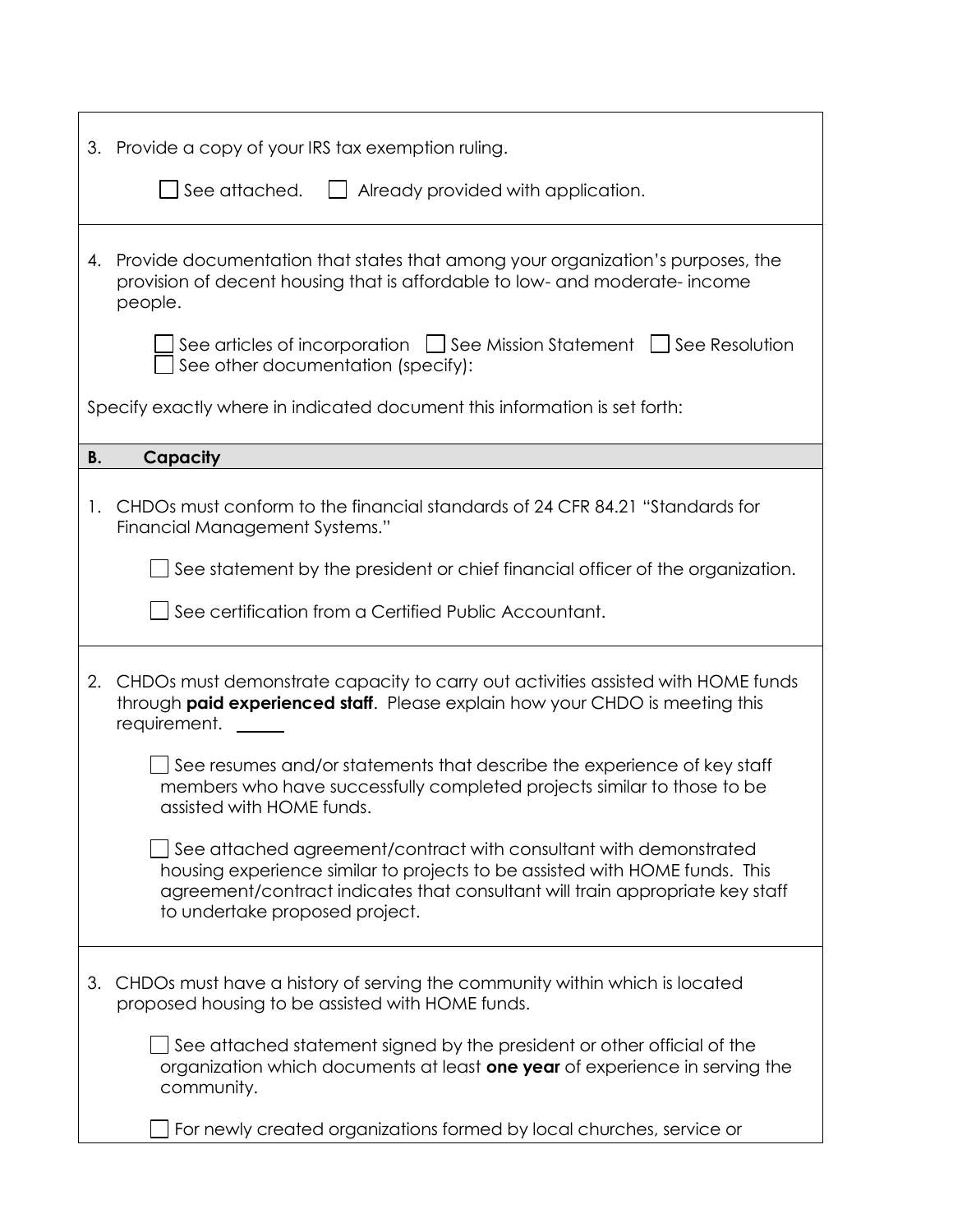|    | community organizations, see attached statement signed by the president or<br>other official of the organization that documents that the parent organization<br>has at least one year of experience in serving the community.                                                                                                                                                                                                                                                                                                                                         |
|----|-----------------------------------------------------------------------------------------------------------------------------------------------------------------------------------------------------------------------------------------------------------------------------------------------------------------------------------------------------------------------------------------------------------------------------------------------------------------------------------------------------------------------------------------------------------------------|
| C. | <b>Organizational Structure</b>                                                                                                                                                                                                                                                                                                                                                                                                                                                                                                                                       |
| 1. | CHDOs must maintain at least one-third of its governing body's membership for<br>residents of a low-income neighborhood, other low-income community residents, or<br>elected representatives of low income neighborhood organizations.<br>Indicate how low-income membership is defined:<br>Low income persons<br>Low income neighborhoods<br>Elected representative of low income neighborhood organization                                                                                                                                                          |
|    | Provide a recent Board resolution (not older than 12 months) certifying how<br>you are meeting this requirement.                                                                                                                                                                                                                                                                                                                                                                                                                                                      |
|    | Also, please provide a current Board roster indicating who and how the "low<br>income" member qualifies).                                                                                                                                                                                                                                                                                                                                                                                                                                                             |
| 2. | HOME rules define a CHDO community in urban areas as one or several<br>neighborhoods, a city, county or metropolitan area.<br>Indicate your CHDO community:                                                                                                                                                                                                                                                                                                                                                                                                           |
| 3. | HOME requires a formal process for low-income program beneficiaries to advise the<br>organization in all of its decisions regarding the design, sighting, development, and<br>management of affordable housing projects.<br>This process in defined in (indicate document and location within document;<br>attach if not already included in this submission):<br>Also attach a recent Board resolution (not older than 12 months) indicating that<br>you will implement this formal process for the CHDO project for which you are<br>requesting funding assistance. |
|    |                                                                                                                                                                                                                                                                                                                                                                                                                                                                                                                                                                       |

4. If your CHDO is sponsored/created by a State or local government, HOME rules say that the State/local government cannot appoint more than one-third of the board members; these State/local government-appointed board members cannot appoint the other 2/3 of the Board; and no more than 1/3 of the governing Bd. members can be public officials.

Not applicable